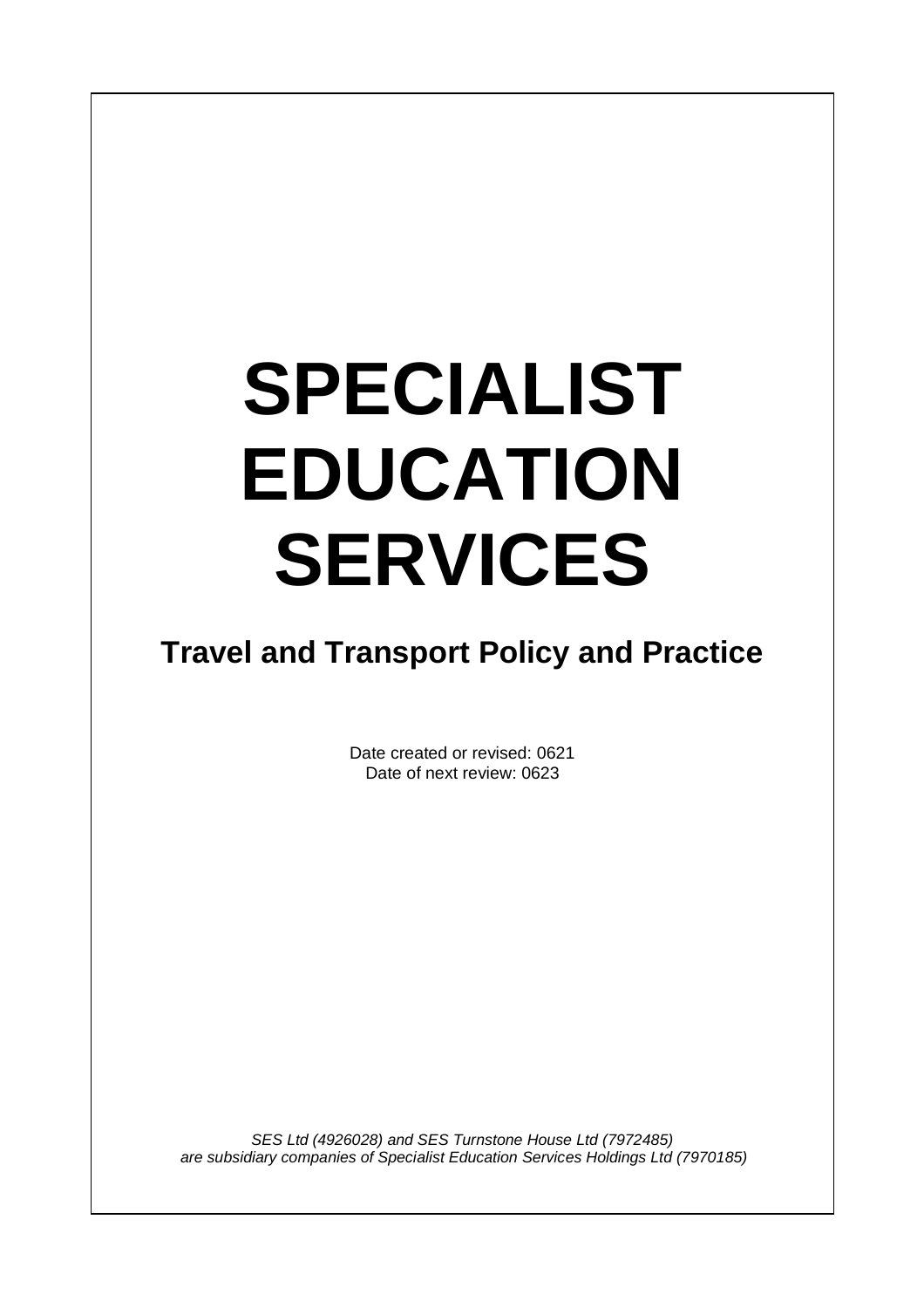# **CONTENTS**

| $\mathbf 1$    | <b>INTRODUCTION</b>                          |                                                                      |                |  |
|----------------|----------------------------------------------|----------------------------------------------------------------------|----------------|--|
| 2              | <b>ACCOUNTABILITY</b>                        |                                                                      | $\overline{2}$ |  |
| 3              | USE OF TAXIS AND PRIVATE HIRE CARS           |                                                                      |                |  |
|                | 3.1                                          | <b>Issues Discussed And Clarified On The Visit</b>                   | 3              |  |
|                | 3.2                                          | General Best Practice Issues To Be Agreed                            | 3              |  |
|                | 3.3                                          | <b>Turnstone Internal Procedures And Communication</b>               | 3              |  |
|                |                                              | 3.3.1 Taxi Departure File                                            | 3              |  |
|                | 3.4                                          | <b>Transport Arranged by the Placing Authority</b>                   | 4              |  |
| 4              | <b>PLANNING TRANSPORT</b>                    |                                                                      |                |  |
|                | 4.1                                          | <b>Risk Assessment</b>                                               | 4              |  |
|                | 4.2                                          | Specific Risks Associated with the Avocet House Site and Vicinity    | 5              |  |
|                | 4.3                                          | Specific Risks Associated with the Turnstone House Site and Vicinity | 5              |  |
|                | 4.4                                          | <b>Supervision On Transport</b>                                      | 6              |  |
| 5              |                                              | <b>USE OF PRIVATE CARS</b>                                           | $\overline{7}$ |  |
| 6              | SEAT BELTS, SEATING ARRANGEMENTS AND THE LAW |                                                                      |                |  |
|                | 6.1                                          | What Does the Law Say About Seatbelts                                | 8              |  |
|                | 6.2                                          | <b>Where Should Children Sit?</b>                                    | 9              |  |
| $\overline{7}$ |                                              | USE OF COMPANY VEHICLES                                              | 11             |  |
|                | 7.1                                          | Maintenance And Checks Of Company Vehicles                           | 12             |  |
|                | 7.2                                          | Procedures in the Event of an Accident                               | 13             |  |
| 8              | <b>CONTROL ISSUES IN DOMESTIC VEHICLES</b>   |                                                                      | 14             |  |
| 9              | <b>USE OF MINIBUSES</b>                      |                                                                      | 14             |  |
| 10             | <b>COACH AND BUS TRAVEL</b>                  |                                                                      | 15             |  |
| 11             | <b>TRAVEL BY SEA</b>                         |                                                                      | 16             |  |
| 12             | <b>TRAVEL BY RAIL</b>                        |                                                                      | 16             |  |
| 13             | <b>TRAVEL BY AIR</b>                         |                                                                      | 16             |  |
| 14             | <b>TRAVEL ABROAD</b>                         |                                                                      | 17             |  |
| 15             | <b>INSURANCE</b>                             |                                                                      | 17             |  |
| 16             | <b>APPENDICES</b>                            |                                                                      |                |  |
|                |                                              | Appendix A: Ten Simple Rules To Help You After An Accident           | 19             |  |
|                |                                              | Appendix B: Vehicle Accident Sheet                                   | 20             |  |
|                | Appendix C: Weekly Car Checks                |                                                                      |                |  |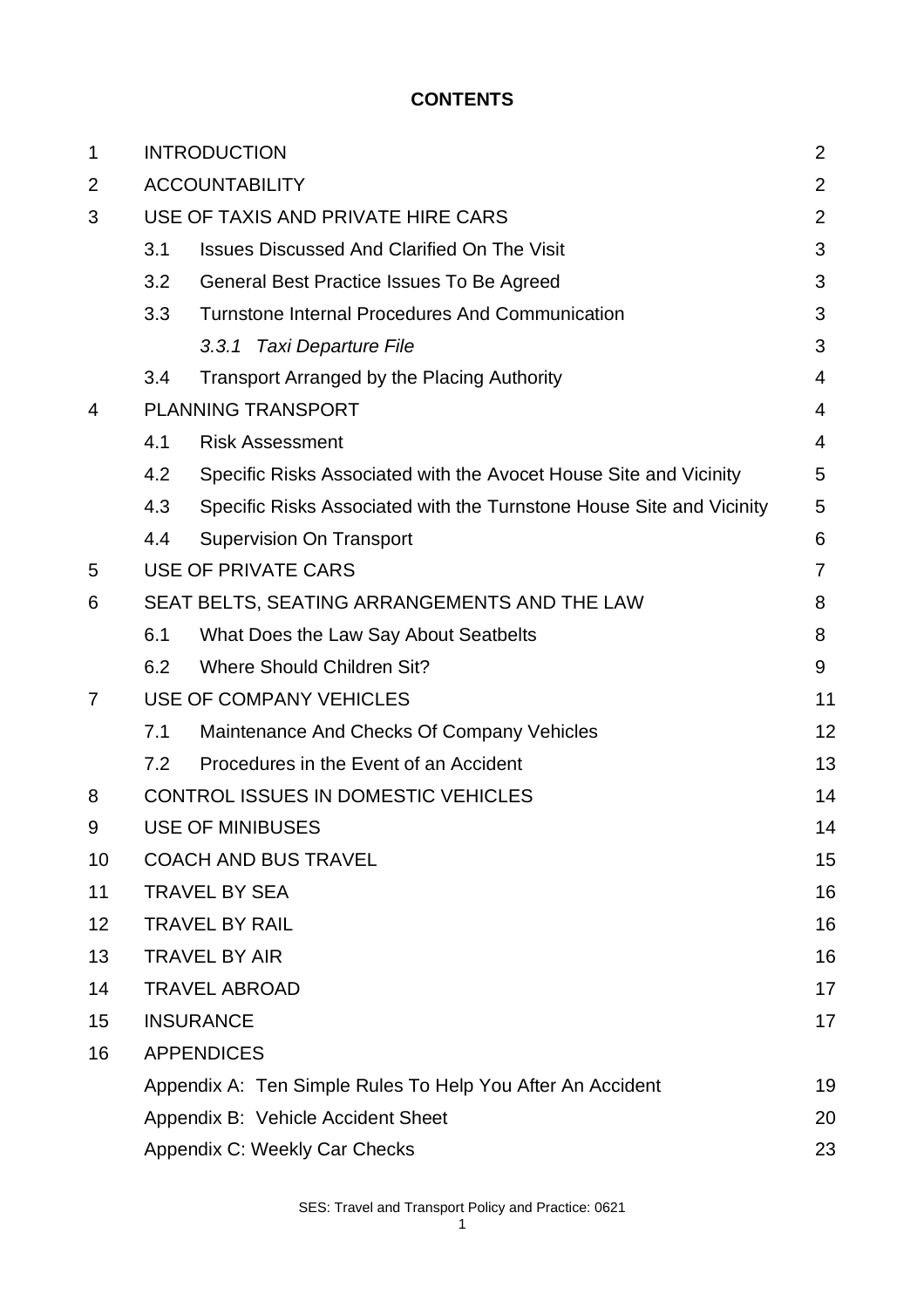# **1 INTRODUCTION**

In the operation of both Avocet House and Turnstone House there will be a range of travel and transport issues to consider. They may involve our staff, or other adults or both.

Journeys may be short or long (e.g. the local swimming pool or Alton Towers), and at home or abroad (e.g. Norfolk, East Anglia, UK, Europe, Africa). The vast majority of journeys will be via road transport and more often than not by car, however variations may include taxis, staff vehicles, pool cars, or other operators vehicles (e.g. coach or minibus). Some journeys may involve vehicles driven by others e.g. tour operators or public transport. Indeed there may be need to travel by rail, air or sea depending upon destinations and the type of experiences chosen. Interwoven with the whole range above will also be considerations around risk assessment and insurance.

**The SES "Educational, Social and Leisure Visits and Activities Policy and Practice" document becomes a critical document to read and understand in relation to the Travel and Transport Policy and Practice document. It is expected that staff will have knowledge of both.**

# **2 ACCOUNTABILITY**

SES must satisfy itself that all travel arrangements, including the hire of private coaches or buses, are suitable for the nature of the visit. This responsibility is delegated to the SES Principal and Visits Co-ordinator for certain types of journey, where they do not need to seek company approval at Director level. All must, however, comply with all the guidance in this document.

# **3 USE OF TAXIS AND PRIVATE HIRE CARS**

The use of taxis or private hire car may take place for the following reasons:

- Transport to and from Avocet or Turnstone House to a young person's home at holidays and weekends.
- Transport to and from education elsewhere, e.g. post 16 college attendance.
- As part of a young person's individual programme in building up experience of semi independent or independent travel.
- In exceptional circumstances as an alternative to the use of pool cars or staff's own car because of specific reasons.

Decision regarding choice of providers will be based upon interviewing and vetting of the firm in respect of its experience, personnel and procedures. This will involve:

- Preliminary phones calls
- Visit to the firm and full discussion with the proprietor/manager.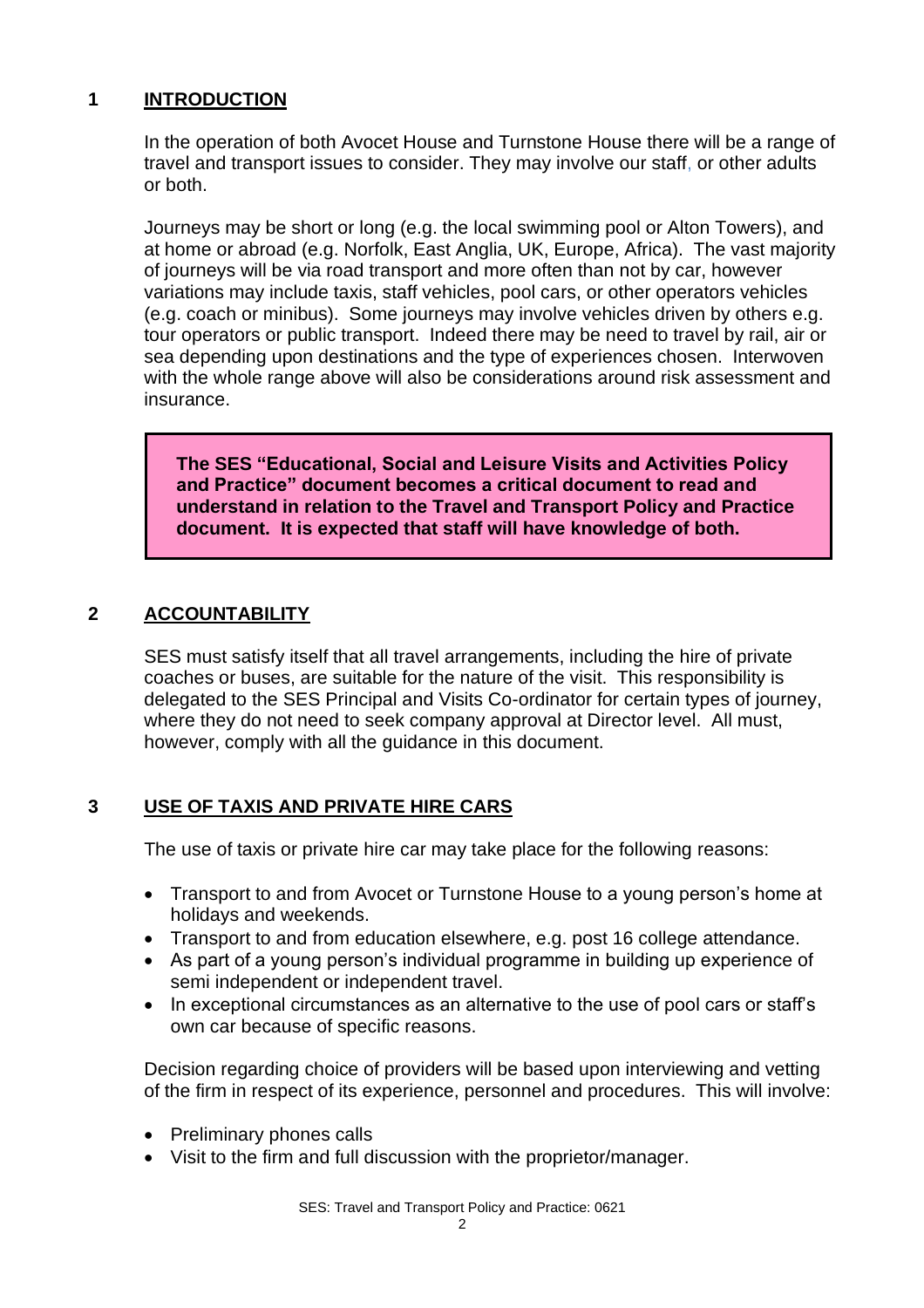# 3.1 ISSUES DISCUSSED AND CLARIFIED ON THE VISIT

- Meeting the proprietor and controller Key Personnel (Administrator and / or Senior member of Staff)
- Agree policy and procedures including best means of communication
- Check ultimate capacity for required journey times and days
- Importance of consistency of personnel for children
- Photocopies of all possible drivers and escorts, DBSs and badges to go on the SES Approved List.
- Child Protection and Safeguarding Awareness
- Payment arrangements

# 3.2 GENERAL BEST PRACTICE ISSUES TO BE AGREED

- Sharing of schedules
- Changes to schedule communicated as and when they occur
- Confirmation phone call with taxi firm at agreed point in the week.
- Child locks
- Escorts
- Sharing of risk assessments
- SES sharing risk assessments and pen picture/help guides in respect of children.
- No stopping on journey with children unless absolutely necessary.
- SES to support taxi company in respect of any behavioural issues
- Taxi driver and/or company to communicate back any behavioural issues.
- Use of a written log if necessary.

# 3.3 INTERNAL PROCEDURES AND COMMUNICATION

- Ongoing schedule of children's taxi requirements (3 monthly for non regular cycles) forwarded to Taxi firm(s)
- All children who use taxis to have a written risk assessment for taxi travel outlining any special requirements.
- Risk Assessments only formally changed on the back of feedback from journeys and communicated with whole team.

# 3.3.1 Taxi Departure File

The Taxi Departure File will contain:

- Administration Departure sheet (one per child) for DCM to use as checklist for departure of children.
- Current Risk Assessment for each child travelling
- List of approved Taxi Firms and subsequent Approved Drivers and escorts.

Procedures are:

• File to be ready the evening before travel and given to DCM to locate in the house office.

SES: Travel and Transport Policy and Practice: 0621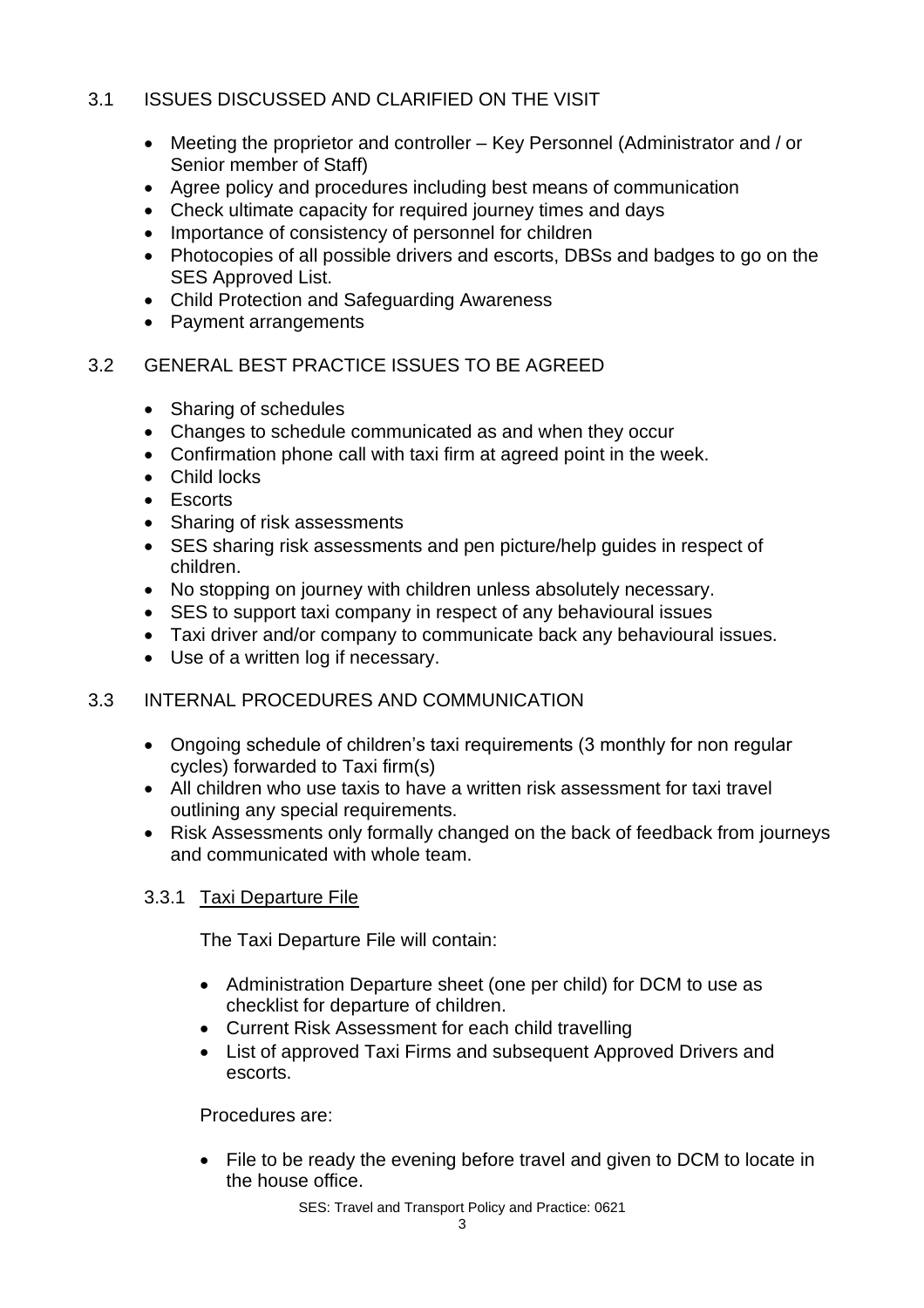- DCM to ensure all medication and preparation issues are ready and the Taxi's journeys log is completed.
- File returned to the SES office, the following working day.
- When children return from home, the receiving DCM to ensure that children are received pleasantly and always asked how the journey went.

# 3.4 TRANSPORT ARRANGED BY THE PLACING AUTHORITY

There may be circumstances when the commissioning of transport such as taxis is owned and administered by the placing authority. An example of this would be a child who attends on a daily basis for education only, although because of the nature of our provision such circumstances will be exceptional and rare. However, it is important that there is direct liaison with the transport department of the placing authority. To this end the Head of Education should identify a key person on the care team to link directly with the named person responsible within the placing authority transport department.

# **4 PLANNING TRANSPORT**

When considering the journey element of any visit or activity, there are certain constraints that will determine the kind of transport to be used, the planned breaks and whether more than one driver will be required.

- passenger safety
- passenger tolerance
- the competence and training of the driver to drive the proposed vehicle and whether the driver holds the appropriate valid licence
- number of driving hours required for the journey and length of the driver's day (including non-driving hours)
- capacity and experience of driver to maintain concentration whether more than one driver is required to avoid driver fatigue
- transport infrastructure motorway, rail, etc.
- traffic conditions and the route to be taken
- contingency funds and arrangements in case of breakdown
- distance
- cost
- seasonal conditions
- appropriate insurance cover
- stopping points on journey for toilet, comfort breaks and refreshments
- the overall workload of those who are acting as supervisors and drivers (for example, whether they have already done a day's work before setting out).

#### 4.1 RISK ASSESSMENT

There is reference to car travel written into the Generic Risk Assessment within the visits and activities section of the staff network area. This is sound generic procedure but each journey is different and each young person may be very different in respect of their responses to travel and the issues this presents.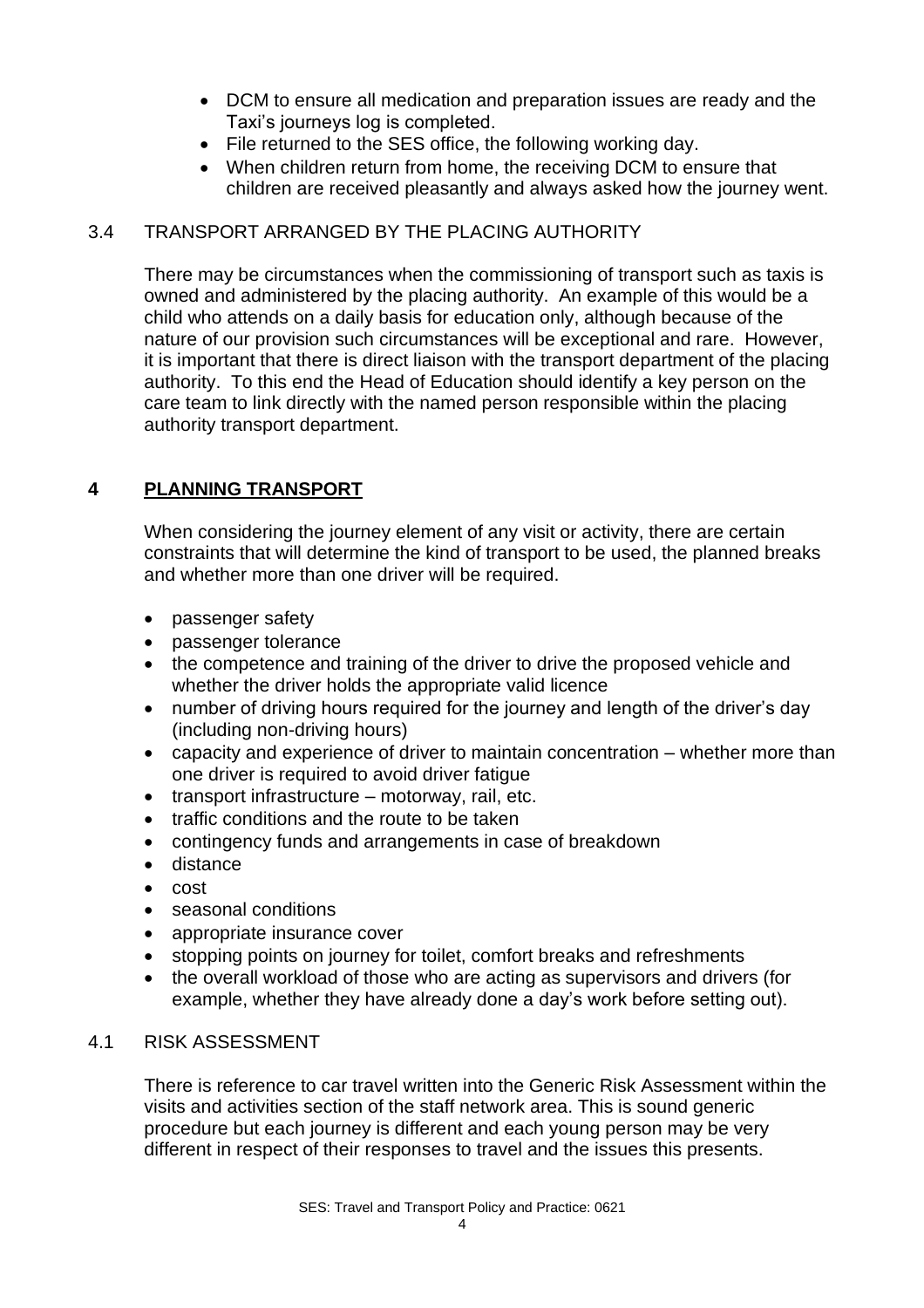Each young person has their own full and comprehensive risk assessment that relates to a range of issues and behaviours. Implications regarding risks during travel and transport should be overtly clear within this and where necessary a full management plan should be in place. These plans are reviewed on a monthly basis or immediately in the light of significant events.

Each visit other than those classified as 'day to day' routine visits will have an accompanying visits form completed by the Visit Leader. This form refers to specific risk assessments related to the journey/trip. Although there are specific formats for risk assessment, it must be understood that the totality of risk assessment is actually the full planning process prior to the trip and the ongoing dynamic assessment during the trip/journey in the light of emerging events, unforeseen and otherwise.

The Driver is responsible for the vehicle and its condition throughout the visit.

## 4.2 SPECIFIC RISKS ASSOCIATED WITH THE AVOCET HOUSE SITE AND VICINITY

There are specific risks associated with the approaches and exits from the Avocet House site:

- Although the drive entrance ways are kept as clear as possible of shrubbery, sight lines on exiting the property are not ideal. In addition vehicles use school lane as a shortcut and sometimes pass by at an ill considered speed.
- When driving along School Lane towards Hales the single track passes between houses on both sides of the road with one short blind bend in the middle. In order to respond to neighbours concerns it is an expectation that all Avocet House employees travel along School Lane at a maximum of 20 mph when passing between the houses. Not only is this prudent in terms of meeting oncoming traffic, horses and pedestrians, it is important to demonstrate to our neighbours that we are mindful of safety.
- There is a similar situation in leaving School Lane, and turning right to join the B1136. Sightlines to the left are limited and vehicles may approach at speed.
- When using Norton Road (the back road into Loddon) at the other end of School Lane care must also be taken as some bends are completely blind and traffic tends to drive at speeds which disregard safety and stopping distances.

## 4.3 SPECIFIC RISKS ASSOCIATED WITH THE TURNSTONE HOUSE SITE AND **VICINITY**

There are specific risks associated with the approaches and exits from the Turnstone House site:

• When driving along Old Bungay Road in whichever direction, adults need to be mindful that local people often walk their dogs along the lane and there is no footpath. Although the official speed limit for the lane is higher, adults need to keep to a cautious 30 mph to show sensitivity to our few neighbours, walkers, riders, etc.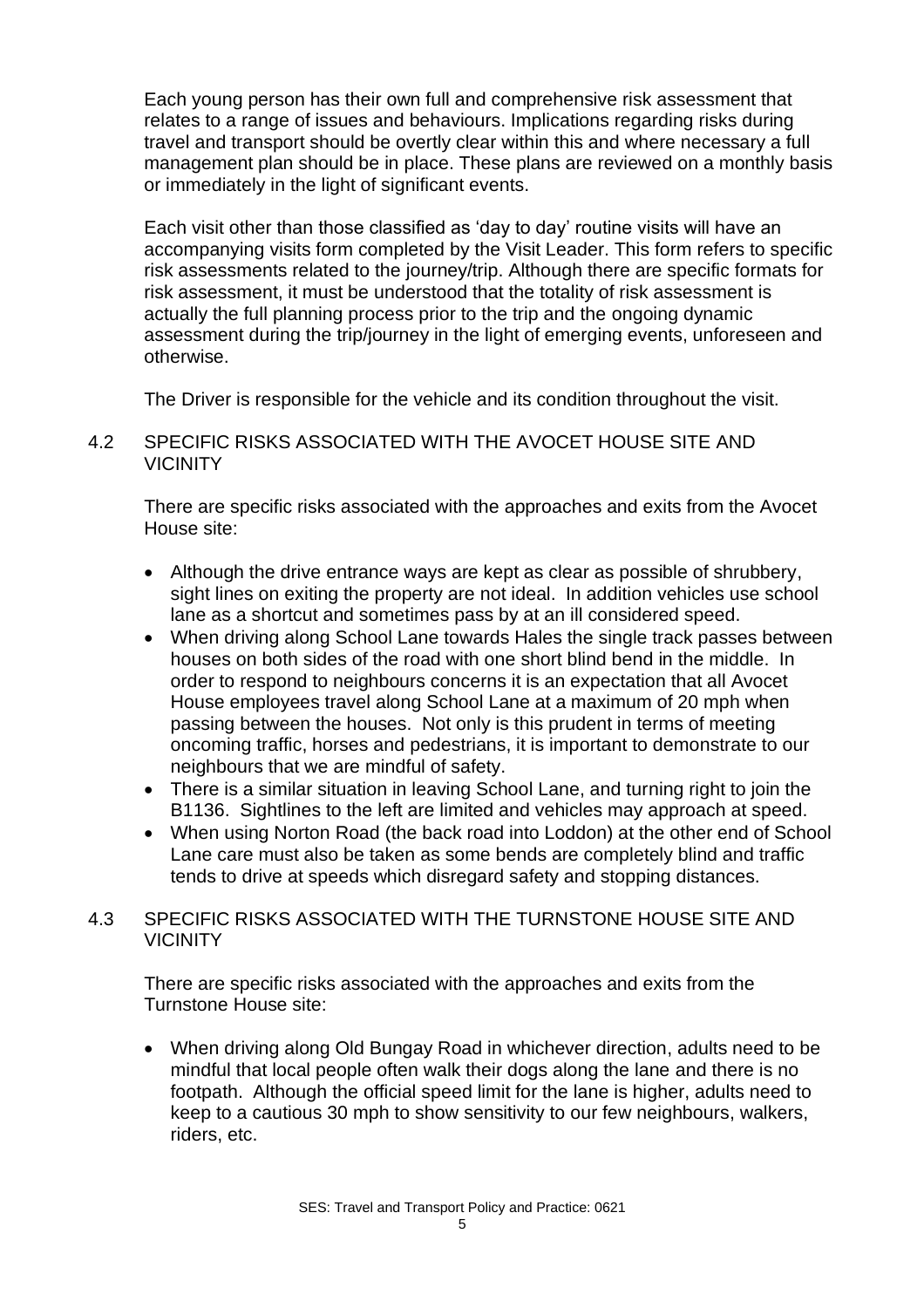- Old Bungay Road tends not to be used so much as a short cut for traffic, but is used by farm and estate vehicles, which very often take up the full width of the road.
- When leaving Old Bungay Road at the junction with Loddon Road and Church Road you need to be aware that vehicles do use this route as a shortcut joining the A146 and A143. Some of these drivers pass by at an ill considered speed, and leaving site to join either of these A roads needs caution.
- When leaving the car park on site, staff and visitors must follow signs directing all vehicles to the left (in front of the house), keeping their speed very low.

## 4.4 SUPERVISION ON TRANSPORT

The level of supervision necessary should form part of the risk assessment for the journey. The Visit Leader is responsible for the party at all times, including maintaining good discipline. The Principal and Visits Co-ordinator must be confident that the approved Visit Leader is competent to achieve this.

All group members should be made aware of the position of the exit doors, first aid kit and fire fighting equipment on the transport.

The Visit Leader should also be aware of alternative routes or means of travel in the event of delay or cancellation. These should also have been risk assessed as part of the alternative arrangement/contingency plans at the planning stage.

Factors that the Visit Leader should consider when planning supervision on transport include:

- Level of supervision that will be necessary (e.g. differences between single child, single vehicle and double-decker buses/coaches/or trains).
- Safety when crossing roads. Pedestrian crossings, traffic lights and footbridges should be used to cross roads whenever possible.
- Safety on all forms of transportation. The Visit Leader should make clear to young persons how much or how little freedom they have to 'roam'. This should have been agreed with the Visits Co-ordinator prior to departure.
- Misbehaviour is a main cause of accidents to young persons on transport. Appropriate levels of adult supervision and good discipline should be maintained at all times.
- Young persons should, as their age and maturity permits, be made aware of what to do in an emergency and what emergency procedures are.
- Seating arrangements on any form of transport should be considered and where appropriate and possible should be booked well in advance
- Safety of young persons whilst waiting at pick-up and drop-off points and when getting on and off transport – particularly important when using UK transport abroad. Young persons must be made aware of safety rules and expected standards of behaviour.
- Safety while on stops or rests during the journey Visit Leaders should plan with the Driver sufficient stops at suitable areas to ensure the safety of all group members, including the Driver.
- Safety of the group in the event of an accident or breakdown the group should remain under the direct supervision of the Visit Leader or other staff, wherever possible.

SES: Travel and Transport Policy and Practice: 0621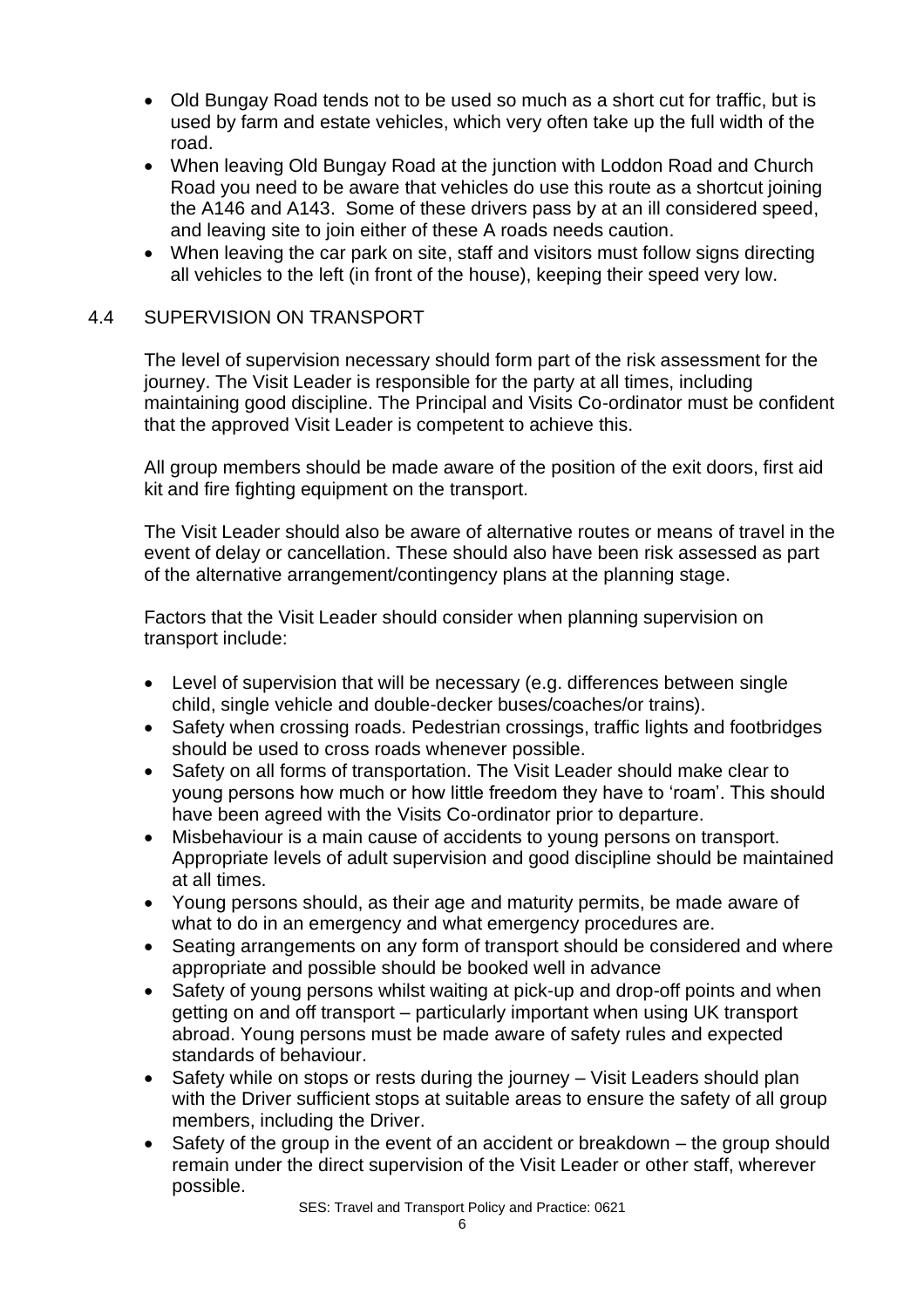- Head counts, by the Visit Leader or another delegated adult, should always be carried out when the group is getting off or onto transport. It is good practice to double-check this to ensure the accuracy and reliability of the initial check.
- The Visit Leader has responsibility to check that all seat belts are fastened and adjusted appropriately

# **5 USE OF PRIVATE CARS**

All staff are required to have personal transport (i.e. a car) available for business use whilst on direct duty with children. However wherever possible, journeys should be made in the two company cars. Where there is more than one journey being considered at the same time, then the company car should be used for the longer one.

SES maintains an insurance policy that covers staff cars whilst on company business. All staff should ensure that their personal motor insurance includes business use cover. Commercial vehicles (i.e. vans) are not covered by company insurance and are not suitable, unless specific personal insurance is in place to allow use with children.

Please also note that SES cannot accept liability for damage to vehicles whilst they are on the premises. Joining a professional union is strongly advised for all staff, with many unions offering malicious damage to cars cover as a benefit to members. Incidents of damage should be discussed in the first instance with the Registered Manager or Head of Education, with final decision-making resting with the SES Principal.

Staff and others who drive young persons in their own car must ensure their passengers' safety and indeed much if not all of the following section on company vehicles applies equally to the use of private cars.

A mileage allowance is claimable for personal transport use (see Staff Handbook).

An annual check of driving record and vehicle documentation is completed for all staff in January each year. The following documents are required:

- DVLA Licence check printout
- Vehicle insurance certificate
- Current MOT and Tax check printout

The Registered Manager and Head of Education oversee this process. Copies of the above documents should be presented to the Administrator at the Main Office by new staff at their soonest convenience.

#### *Any change of status in any of these documents should be reported to the administrator immediately and new copies provided.*

All road users have a duty to maintain their vehicles in a roadworthy and safe condition. Staff are reminded of this and appropriate checks should be undertaken prior to use and at regular intervals.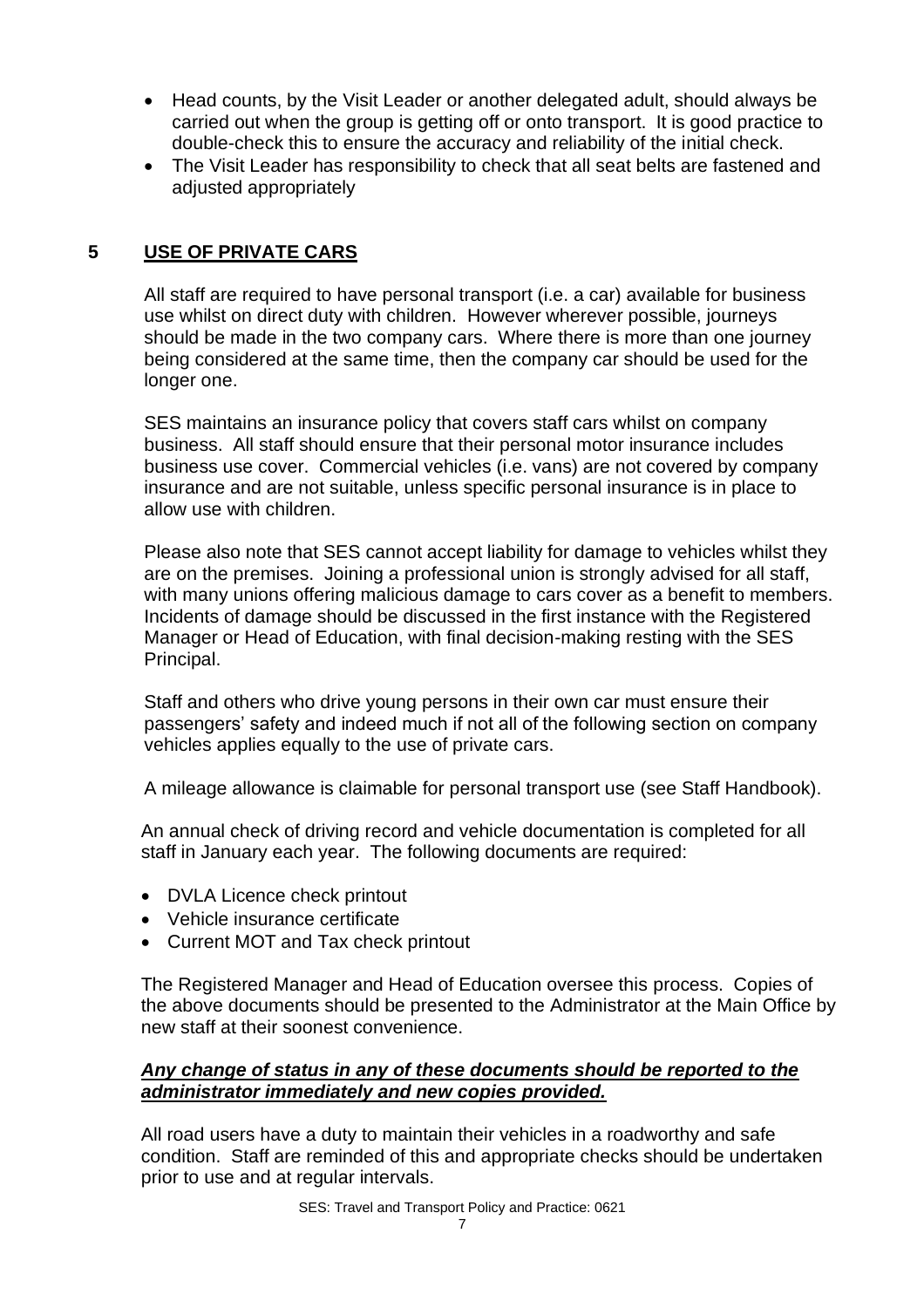It is important to note that adult behaviour behind the wheel of any vehicle is a useful role modelling opportunity for staff as is courtesy to other road users whilst driving.

There are times when staff are due at work for meetings and are not directly part of the shift team. On such occasions staff are not expected to have a car available, therefore if colleagues want to partake in different modes of transport to work such as car sharing, public transport or cycling then this is something that SES Ltd would encourage and welcome. It also has the following potential benefits:

- Cost savings for staff members.
- Environmental benefits in terms of CO2 emissions and traffic volume.
- Less pressure on Car Parking space.

#### **6 SEAT BELTS, SEATING ARRANGEMENTS AND THE LAW**

#### 6.1 WHAT DOES THE LAW SAY ABOUT SEAT BELTS?

You MUST wear a seat belt in cars, vans and other goods vehicles if one is fitted (see table below). Adults, and children aged 14 years and over, MUST use a seat belt or child restraint, where fitted, when seated in minibuses, buses and coaches. Exemptions are allowed for the holders of medical exemption certificates and those making deliveries or collections in goods vehicles when travelling less than 50 metres (approx 162 feet).

The table overleaf summarises the main legal requirements for wearing seat belts in cars, vans and other goods vehicles.

We are in loco parentis and our own policy states that the driver is responsible for ensuring all children, including those over 14 yrs are wearing seat belts. The law stating that it is the passenger's responsibility would not be considered a defence in any disciplinary proceedings involving any negligence in respect of this duty.

With regard to the age and height criteria, (12yr old and 1.35 metres), it is clear that wherever a child sits they require the correct booster seat. Information on admission and ongoing monitoring of height will inform the correct purchase and use of booster/restraint seats.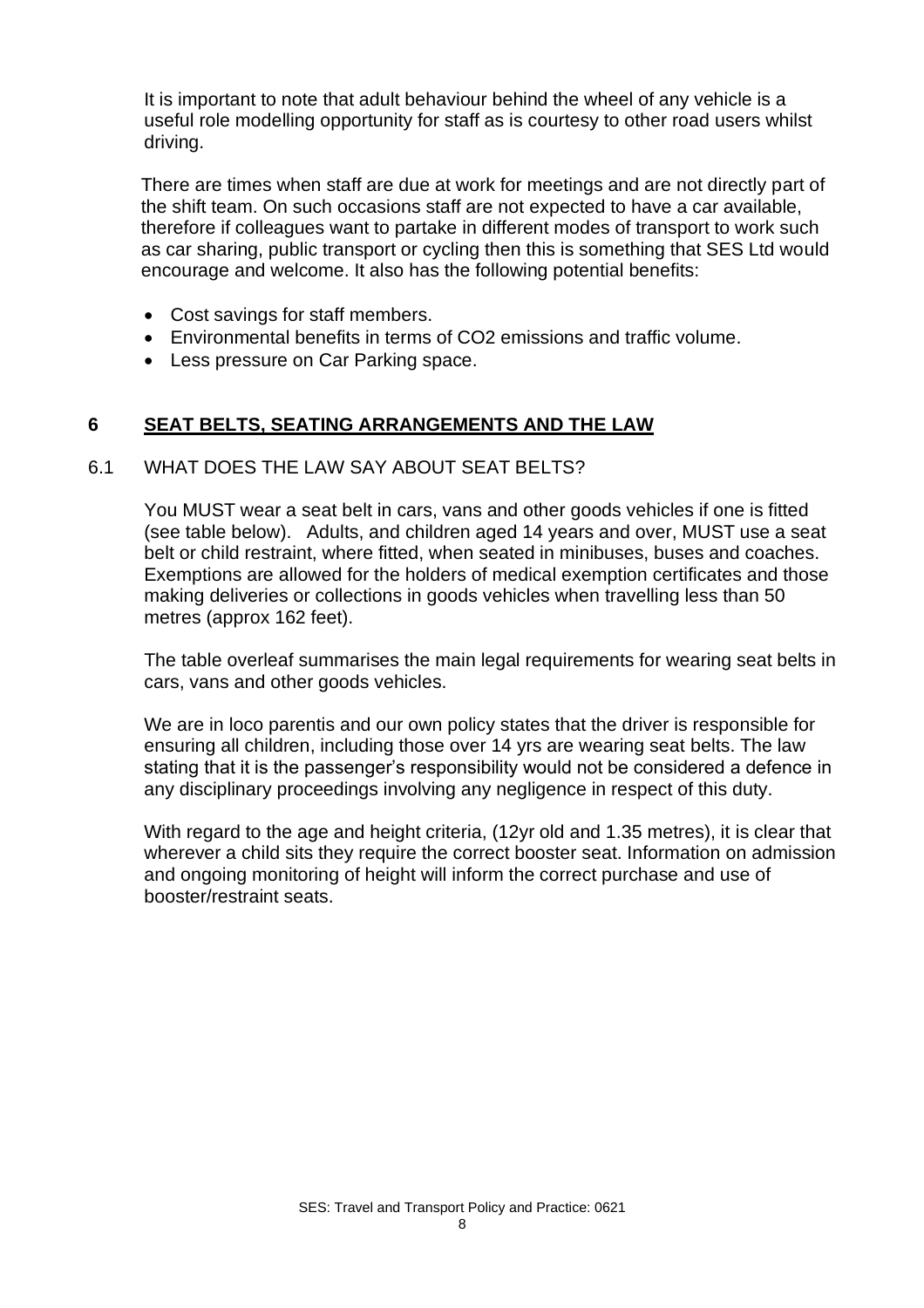| <b>Seat Belt</b><br><b>Requirements</b>                                                                              | <b>Front seat</b>                               | <b>Rear seat</b>                                                                                                                                                                                                                                                                                                                | Who is<br>responsible? |
|----------------------------------------------------------------------------------------------------------------------|-------------------------------------------------|---------------------------------------------------------------------------------------------------------------------------------------------------------------------------------------------------------------------------------------------------------------------------------------------------------------------------------|------------------------|
| <b>Driver</b>                                                                                                        | Seat belt MUST<br>be worn if fitted             |                                                                                                                                                                                                                                                                                                                                 | <b>Driver</b>          |
| Child under 3<br>years of age                                                                                        | Correct child<br>restraint MUST<br>be used      | <b>Correct child restraint MUST</b><br>be used. If one is not available<br>in a taxi, may travel<br>unrestrained.                                                                                                                                                                                                               | <b>Driver</b>          |
| Child from 3rd<br>birthday up to<br>1.35 metres in<br>height (or 12th<br>birthday,<br>whichever they<br>reach first) | Correct child<br>restraint MUST<br>be used      | Correct child restraint MUST<br>be used where seat belts<br>fitted. MUST use adult belt if<br>correct child restraint is not<br>available in a licensed taxi or<br>private hire vehicle, or for<br>reasons of unexpected<br>necessity over a short<br>distance, or if two occupied<br>restraints prevent fitment of a<br>third. | <b>Driver</b>          |
| Child over 1.35<br>metres (approx<br>4ft 5ins) in height<br>or 12 or 13 years                                        | Adult seat belt<br>MUST be worn if<br>available | Adult seat belt MUST be worn<br>if available                                                                                                                                                                                                                                                                                    | <b>Driver</b>          |
| Adult passengers<br>aged 14 and over                                                                                 | Seat belt MUST<br>be worn if<br>available       | Seat belt MUST be worn if<br>available                                                                                                                                                                                                                                                                                          | Passenger              |

# 6.2 WHERE SHOULD CHILDREN SIT?

Firstly there is no fixed rule to this and there are a number of factors and variables to consider:

- The Law in respect of age and height
- Age, maturity (size and behaviour)
- The number of children
- The mix of children and their relationships with each other and with respective adults
- Individual children's Risk Assessments and Daily Care
- The size and nature of the vehicle
- Adult confidence and authority

All advice and safety guidance in the event of an accident is consistent and suggests the rear is the safest place for children:

*"Children are best carried in the rear. The most common type of accident involves* 

SES: Travel and Transport Policy and Practice: 0621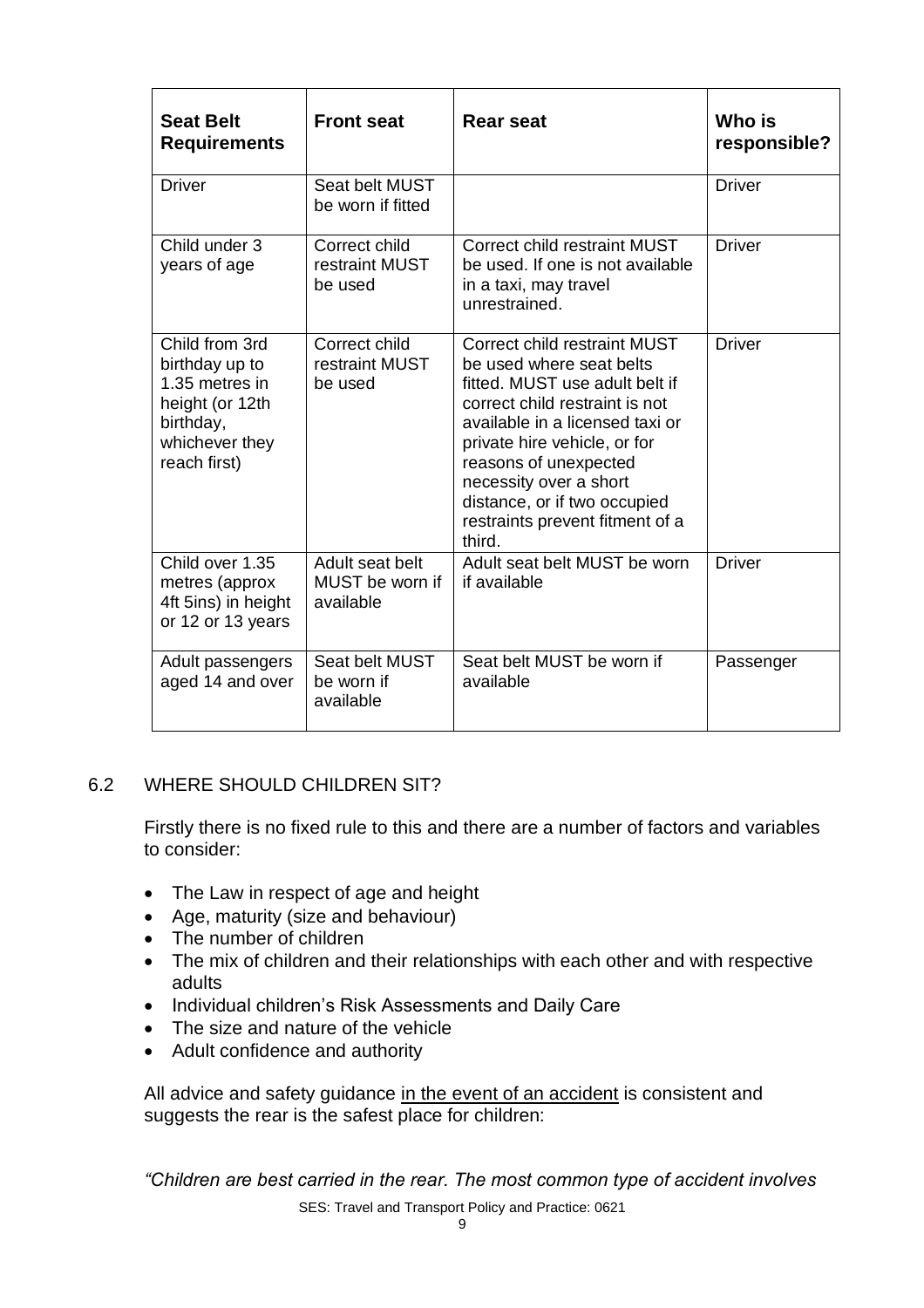*an impact to the front of the car, which means that the back seat is a safer place to travel.*

*The centre rear seat is the safest place of all - assuming the child is properly restrained in a suitable child seat - because here they are less likely to hit or be hit by deforming, intruding structures in the most common frontal and side impacts."* (AA Website August 2014)

However in respect of **one adult and one child** being in the car the AA also state:

*"Having said that the back is the safest, if it's just you and one child in the car then it might be best for the child to ride up-front - as long as they use an appropriate child restraint. The closer contact may be more reassuring for the child and less distracting for you, therefore reducing the risk of an accident."*

(AA Website August 2014)

Our experience in the work with young children who have severe emotional and social and mental health problems suggests that this issue is even more magnified. Relationships are key, as are messages of trust in relation to minimising risks of poor behaviour, *the front seat is usually more conducive in this respect.*

Any history of challenging behaviour, anxiety and unpredictability with our children will influence driver awareness and risk assessment, therefore it is preferable to have the child in peripheral vision, alongside in the front seat. Also, in the rare event of dangerous behaviour or interference it is easier to control and make safe if the individual is next to you as opposed to behind you.

#### To be absolutely clear:

**One adult one child:** child in the front seat, unless the child's individual Risk Assessment states differently. If that child is under 12 yrs old and less than 1.35m in height a correct booster seat must be used PLUS the passenger airbag must be turned off and the seat pushed as far back as it will go.

**Two adults one child:** If the assessment is that a second adult is required then the second adult occupies the seat directly behind the driver and the child occupies the rear passenger seat.

**Two adults two children:** This configuration is identical to the one above with the second child in the front seat taking into account the age and height issue.

#### Considerations and Variations

As always adults are expected to make dynamic risk assessments and common sense judgements that have a clear rationale and commons sense logic for decisions according to circumstance.

For example in case of an older child where there is a very low level of concern it might feel much better with the young person in the front and the extra adult in the back.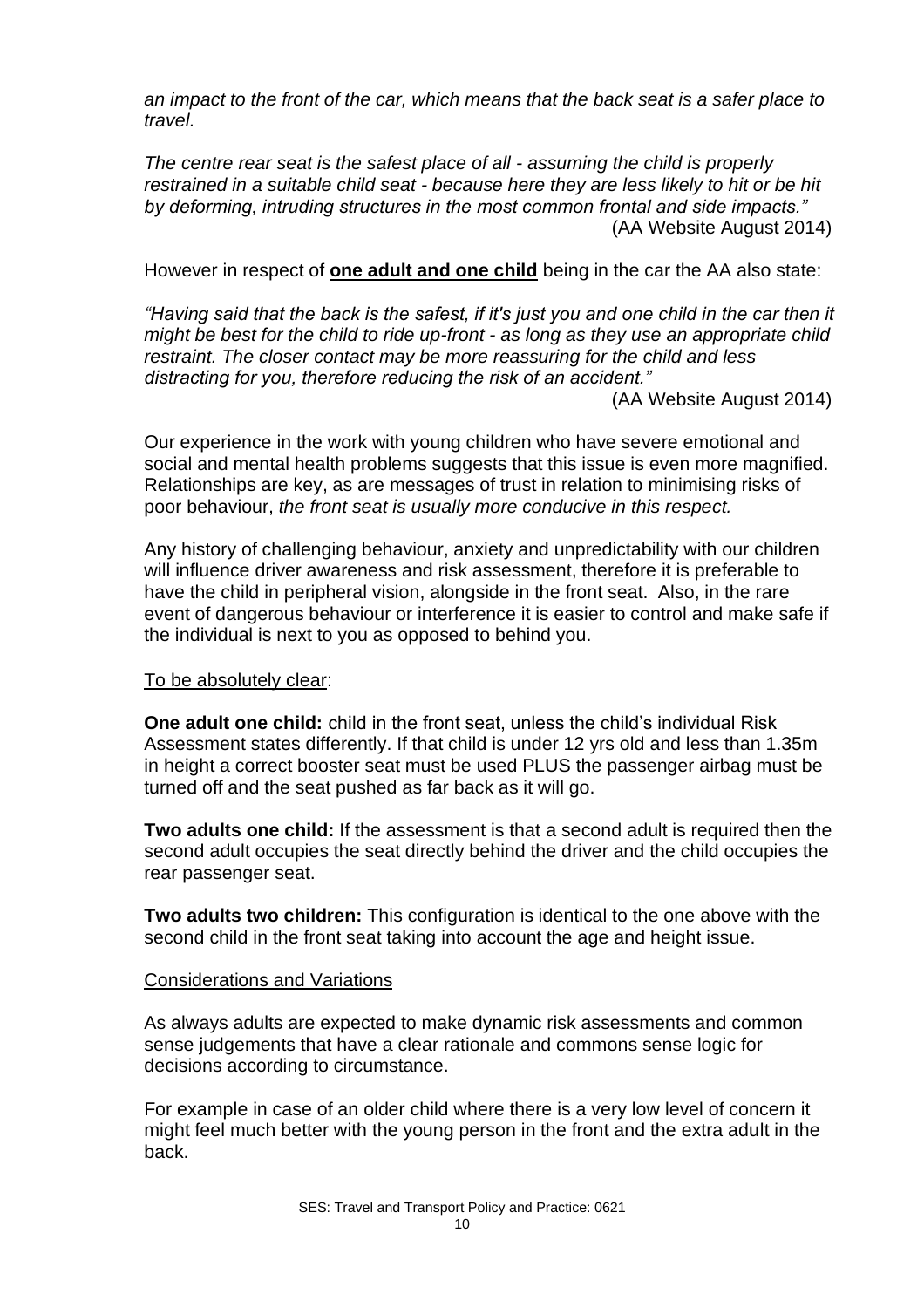The adults on duty are best informed to know the children, the dynamic at the time and will therefore make the decisions about seating on that basis, bearing in mind the above guidance.

#### Preparing Children

Preparation of the children prior to getting into the vehicle is key to the success of the journey. Adults clearly need to be in charge. Individual and peer conflict should be avoided by having clear criteria, expectations and rationale that is explained to the young people. It is better to have this conversation in the building rather than in the vehicle.

# **7 USE OF COMPANY VEHICLES**

There are two company owned cars available for use by staff. All staff members have a detailed vehicle familiarisation session as part of their induction and are offered any further training if required. It is an expectation that you look after company cars as you would your own vehicle. Although the Principal is ultimately responsible for the pool vehicles, the Visit Leader and driver are responsible for the vehicle during the visit/journey/activity.

The driver must be qualified to drive, be aged over 21 (any staff under 21 may be accepted at the discretion of the company insurers) and have a current driving licence that complies with the criteria outlined within SES insurance arrangements. There will be an annual check of documentation (see Use of Private Cars above) relating to the driving responsibilities outlined in staff contracts.

The Visit Leader should ensure that staff driving company vehicles are rested enough to drive. Staffing levels should be such that where longer journeys are involved an allowance needs to be made for the driver to have adequate rest before undertaking supervisory duties. Drivers must always adhere to Highway Code guidance and legislation.

Drivers must ensure they use the specific individual vehicle logs to record the time and destination of every journey they undertake using the company cars. This needs completing prior to leaving site.

A driver must:

- observe company guidance where appropriate;
- have held a driving Licence for at least one year
- not drive while taking medication or undergoing treatment that might affect their ability or judgement;
- know what to do in an emergency;
- know how to use first-aid and fire-fighting equipment;
- avoid driving for long periods and ensure that rests are taken when needed;
- clarify and comply with transport regulations and insurance requirements;
- take into consideration the effects of the working day;
- if they have doubts about health such as eyesight to communicate this and action necessary health checks

SES: Travel and Transport Policy and Practice: 0621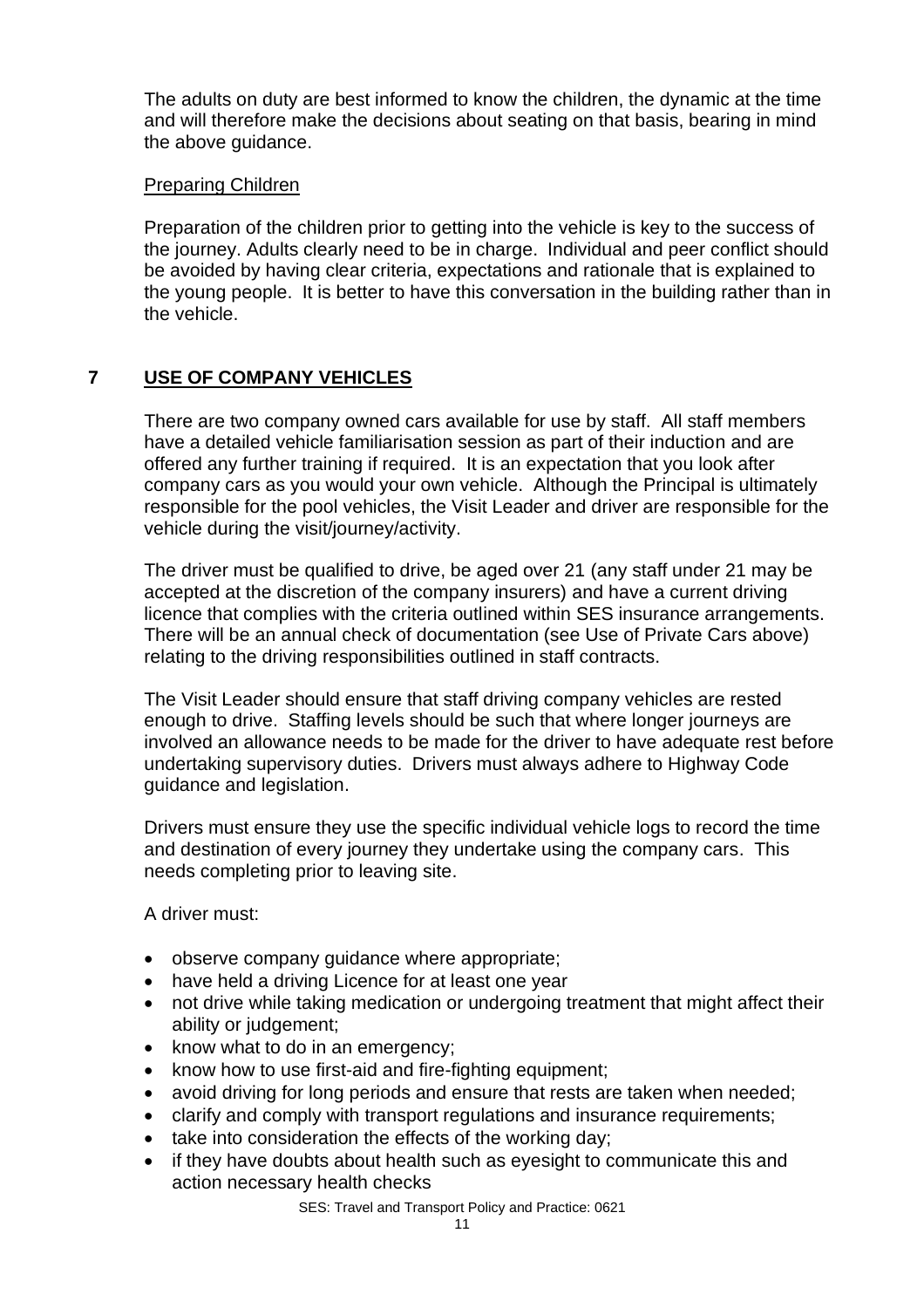If a staff member is guilty of a road traffic offence whilst in charge of children and/or a company vehicle then disciplinary procedures will be implemented. Each offence will be considered individually. The outcome of these procedures will depend on a number of factors some of which may be:

- The previous track record of the employee
- The seriousness, nature and context of the offence together with the employee's recognition of such.
- Any other mitigating circumstances.

A staff member holds personal responsibility for the payment of any fines or charges incurred by road traffic offences whilst on company business.

#### 7.1 MAINTENANCE AND CHECKS OF COMPANY VEHICLES

The SES Principal holds overall responsibility for company vehicles.

Whilst the vehicles are based on site the handyperson physically checks and fuels them on a weekly basis, (see appendices for Weekly Car Checks). If the vehicle is being used on an extended visit or journey then the Visit Leader carries the responsibility for checking the vehicle. Staff using the vehicles are responsible for ensuring that they are clean and tidy on the inside after each journey. A weekly internal and external clean should ideally be undertaken by the children, supported by the adults. If this is compromised then the handyperson should ensure that the cleanliness of the vehicles is maintained.

A delegated adult will check both company vehicles at the end of every day. The check and its findings will be recorded on the daily handover sheet and signed by the delegated adult. When checking the vehicles the following criteria will be applied:

- There should be no evidence of food, sweets or drinks being consumed within the car.
- All evidence of previous activity should be removed.
- The vehicles should be free of personal items.
- Excessive interior mud or dirt needs to be rectified.

If the vehicles condition is in anyway compromised, then it will be temporarily removed from service and the last adult to use the car will be required to resolve the situation immediately. This may involve requesting an adult to return to site after completing a shift. In this event other means of transport will be required, or the event/activity cancelled.

Any driver should report in writing as soon as possible any defects or maintenance problems. This would need to be recorded on the overall Weekly Car Checks logs. If the defect compromises the roadworthiness of the vehicle in any way then this should be reported to the duty DCM immediately and subsequently the Principal.

The person(s) responsible for maintaining the vehicles should: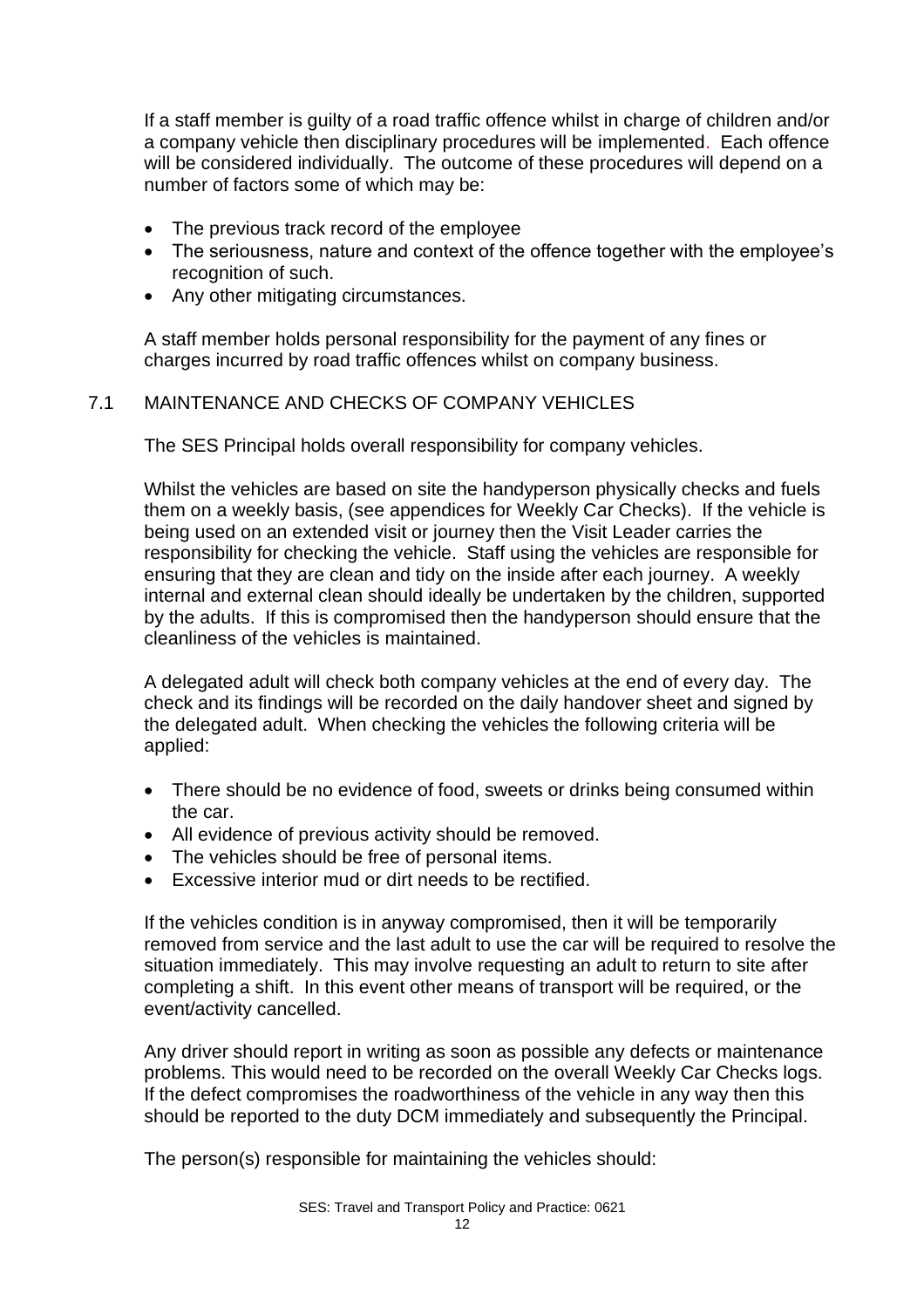- ensure proper servicing by a reputable garage;
- maintain the record-of-use book with the service history, insurance and other relevant documents;

All staff are responsible for completing the necessary visual checks before embarking on a journey, regardless of how small the journey. Any defects discovered within the course of these checks should be recorded in the specific Weekly Car Checks log and the DCM alerted verbally to the nature and extent of the defect. The vehicle will then be removed from service and the last adult to previously use the car will be required to resolve the situation immediately. Any defects that occur or become apparent whilst under the care of a staff member should be reported in the same way.

If a defect occurs at any time that is of a serious nature to compromise the roadworthiness and/or safety of the vehicle then the journey in that particular vehicle should be suspended and alternative contingency plans implemented.

#### 7.2 PROCEDURES IN THE EVENT OF AN ACCIDENT

The law requires that you stop if there is injury or damage to any person or vehicle, property or certain animals, including dogs and horses. You must give your name, address and insurance details to anyone with reasonable grounds for asking – whether there is injury or not.

If the vehicle does not belong to you, you must give the registration number and the name and address of the owner.

If an accident involves injury to people or certain animals or causes damage to property you must report it to the police as soon as possible and certainly within 24 hours.

The following appendices will help you deal with things more effectively in the event of an accident:

Appendix A: Ten Simple Rules To Help You After An Accident Appendix B: Vehicle Accident Sheet

# **8 CONTROL ISSUES IN DOMESTIC VEHICLES**

At all times the driver of the car is the person in control of all decisions appertaining to the operation and seating of the vehicle. It is important that adults set or remind children about expectations and limits before getting in to the vehicle. If there are any problems whatsoever with this, the journey should not start. Equally if problems arise during the journey, the driver must decide whether to stop to address the issues.

The person (s) responsible for completing car induction for new staff should:

- ensure that drivers of the company cars are aware of their responsibilities.
- understand basic control issues within vehicles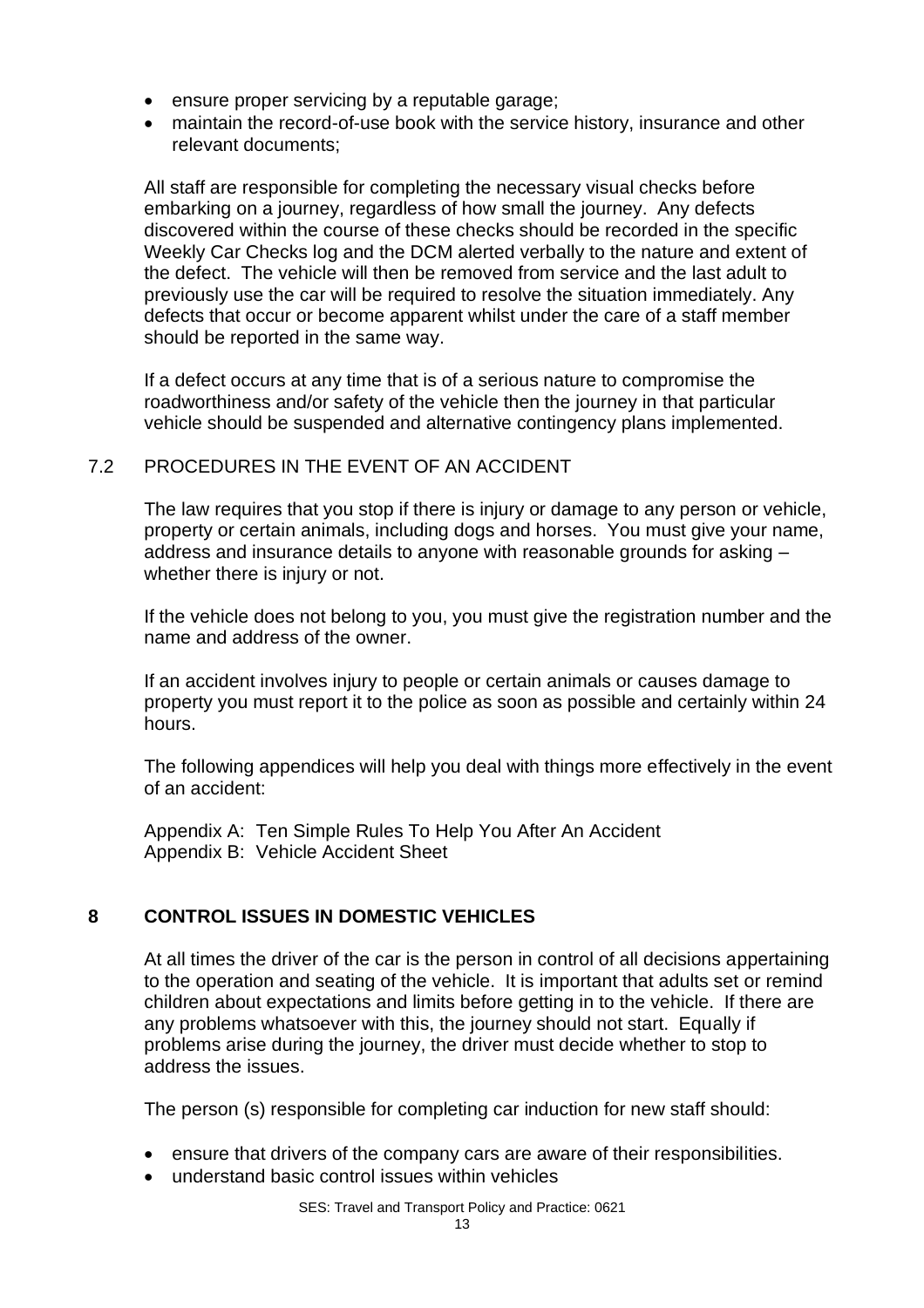Care should be taken to be aware of individual risk assessments in case they have a bearing on seating, numbers, etc. Where there is an identified risk and two adults are required to be with the young person, one adult should be seated in the rear behind the driver. If at any time there are concerns about a child's behaviour in transport, the duty DCM must be informed and advice taken.

Issues around any form of physical intervention must be referred to the Team Teach sub-committee in order for this to be considered and incorporated into training where appropriate.

# **9 USE OF MINIBUSES**

In order to preserve the domestic feel of Avocet and Turnstone House the decision has already been taken that transport would be by car. It is highly unlikely that a minibus would ever be purchased. Therefore company cars have been provided as well as the use of private cars being a contractual requirement for staff employed by SES.

Equally the legislation and guidance about the use of minibuses is complex.

Drivers who passed a category B test (normal car test) before 1 January 1997 were **granted automatically** category D1 (passenger carrying vehicle - not for hire or reward) entitlement. Since 1 January 1997 drivers **no longer** receive automatic category D1 entitlement when they pass a category B car test. A driver who holds a passenger carrying vehicle D licence (for hire or reward) can drive any bus with more than 8 passenger seats.

Bodies that are deemed to be commercial, e.g. independent schools which lack charitable status are normally only allowed to use category D1 drivers to drive their minibuses. Independent legal advice is necessary to ascertain if drivers who only have category B licences can be used. The interpretation of the establishments' status will be the primary objective of this legal advice.

Some private schools having private business status, operate their minibuses on a commercial operator's (PCV) licence. In these circumstances, the driver would not be permitted to drive the minibuses on a standard car licence. Current opinion is that the driving of students in minibuses for non-social purposes such as field trips is **likely to be viewed by a court of law** as being for 'hire and reward'. If the minibus is to be used for 'Hire and Reward', then a Passenger Carrying Vehicle (PCV) - Category D Licence is generally required.

It is therefore very unlikely that SES would use minibuses. Any consideration of such use would have to be referred to the Directors.

# **10 COACH AND BUS TRAVEL**

The Visit Co-ordinator and Visit Leader are responsible for ensuring that coaches and buses are hired from a reputable company. Coach companies may be able to supply the names of previous users who may provide a reference.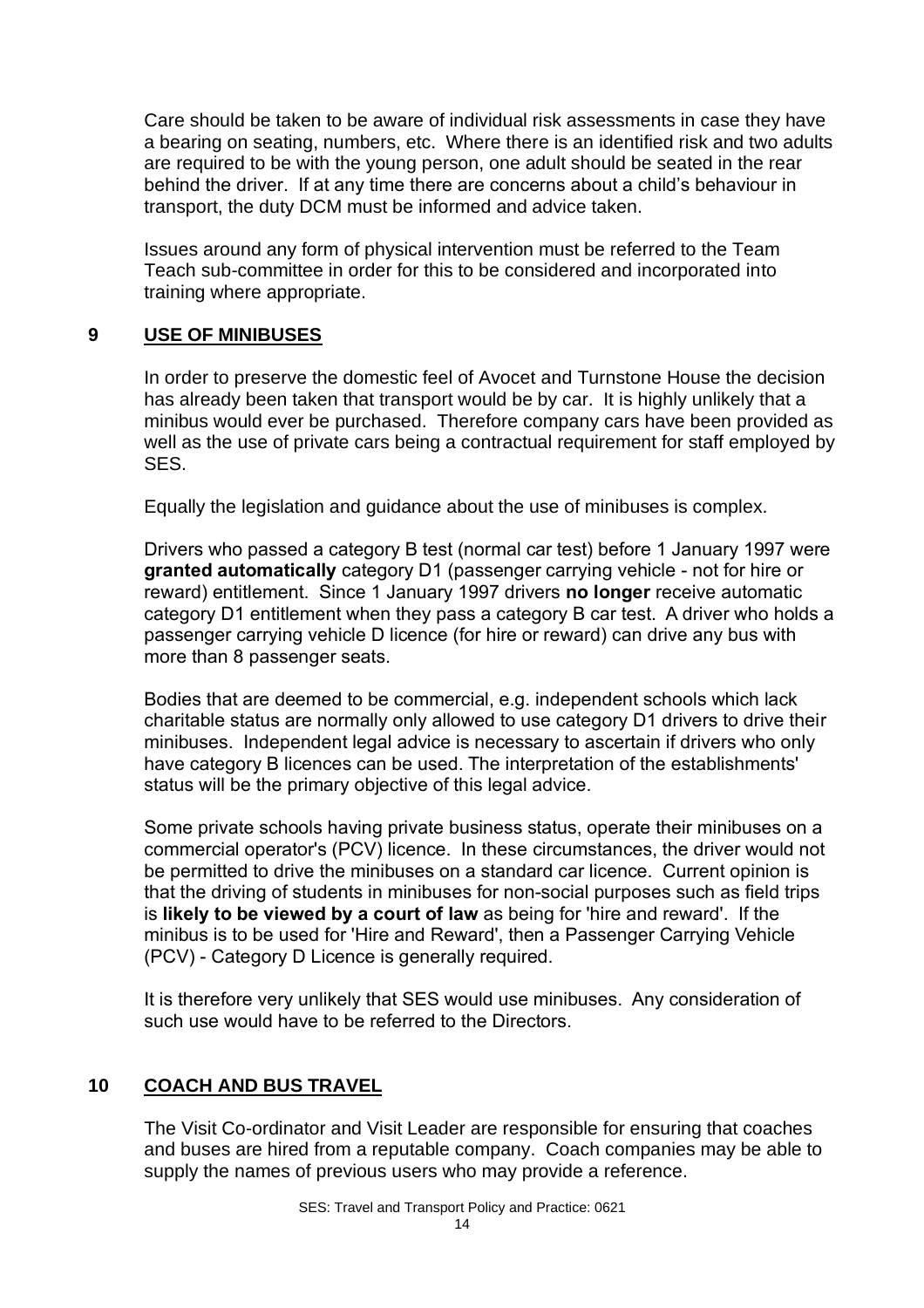When arranging travel by coach, it is important to carry out the following procedures.

These must be attended to by the Visit Leader or another responsible member of staff:

- Make sure seat belts are fitted (whilst seat belts must be fitted on coaches which carry groups of children, they are not legally required on buses. Buses where seat belts are not fitted are not appropriate for visits involving a long journey).
- Before allowing young people on board, check the general appearance of the coach to make sure it appears to be in a serviceable condition and draw any obvious defects to the Driver's attention.
- Ensure young people remain seated and wear seatbelts.
- Make sure luggage is stowed safely without blocking emergency exits.
- Make sure staff sit in different areas of the coach to ensure supervision of young people.
- Make sure there is a mobile phone on the coach (if you are going abroad, take a mobile phone that works where you are going.).
- Remember that UK coaches will have exits that open to roadsides abroad not pavements as in the UK.
- Follow any specific safety guidelines or protocols issued by the provider.

For a longer journey, and especially with younger children, it is best to use a coach that has a toilet on board. It is wise to check the location of the toilet and the surrounding area, for example, is there a side exit door that could accidentally be opened?

The Visit Leader should check the interior condition of the coach when young people disembark at the end of a journey, to ensure that no damage has been carried out during the hire period.

All coaches taken abroad from the UK must meet the above guidelines. Foreign transport arranged for use while abroad must come as near as possible to these standards and must be in accordance with local legislation. Where this results in a different specification, parents/carers must be made aware of this before the journey to ensure Informed Parental Consent.

# **11 TRAVEL BY SEA**

A ship or ferry can offer a variety of risks. To minimise these, Visit Leaders should:

- brief young people about procedures before the journey and give a reminder to all participants prior to embarkation;
- ensure that all participants know what to do if they become lost or disorientated on board;
- agree safety procedures and socially acceptable standards of behaviour;
- arrange a permanently staffed meeting point for young people in the group;
- arrange check-in times well before docking;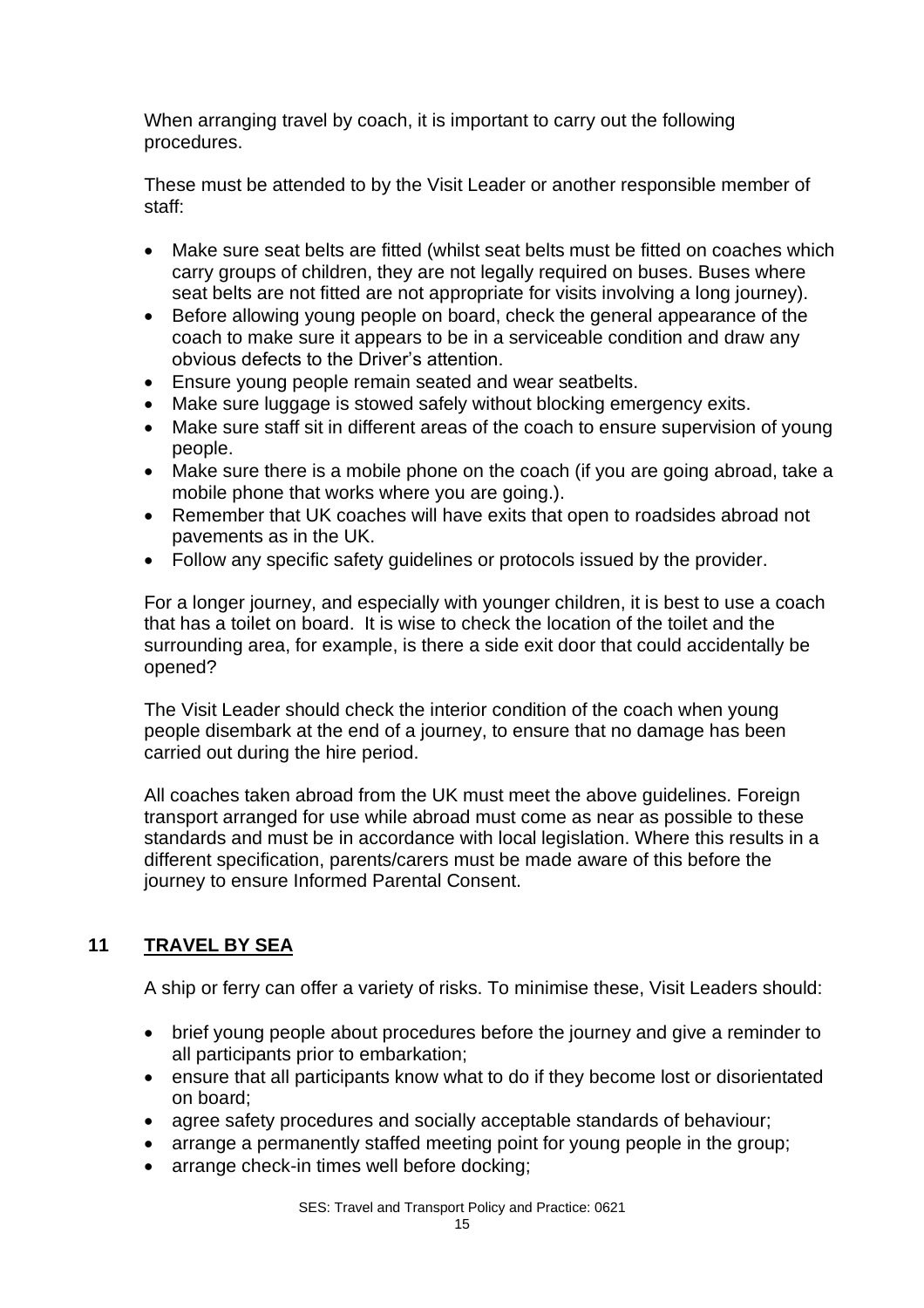- determine how the group should split up to move around, as determined through the assessment of risk process, including on-going risk assessment;
- indicate to young people any areas to be off-limits and check that this is observed – especially when sea conditions are bad;
- if appropriate, plan on-board activities;
- if possible, arrange an agreed group seating area.

# **12 TRAVEL BY RAIL**

Wherever possible, seats should be booked in advance to reduce costs. Visit Leaders should:

- brief young people beforehand about procedures and make them aware of dangers, for example, from standing too close to the edge of the platform, leaning out of windows, moving between carriages, etc.
- agree safety procedures and socially acceptable standards of behaviour.

Some children may travel independently as part of a growing social skills programme or to travel home and back at weekends and holidays. In such cases this is fully underpinned through risk assessment, care planning and growing independence evident within care planning structures.

# **13 TRAVEL BY AIR**

In general, air travel is more rigidly controlled, leaving less opportunity for young people to misbehave. Much of the information for travel by sea or rail applies.

- Young persons should be reminded about aviation regulations relating to the taking of items not belonging to themselves.
- Young persons need to comply willingly with all security measures.
- Visit Leaders should ensure sufficient time to book in. Some airlines will open a special desk to book large groups in – check with the operator.
- Young persons and parents should be made aware of the aviation restrictions pertinent with regard to size/weight of luggage and hand baggage.

# **14 TRAVEL ABROAD**

Consideration for journeys abroad is automatically referred to the SES Principal via the Visits Co-ordinator and will also involve approval from the Directors. Much of the above guidance applies to visits abroad, but equally each trip under consideration will require additional, specifically tailored discussion and advice with the Visit Leader and staff team, including advice from the foreign office with regard to particular countries or regions.

It is highly likely that such arrangements will involve tour companies or adventure activity operators and many factors will be considered in the Risk Assessment and Planning and Preparation.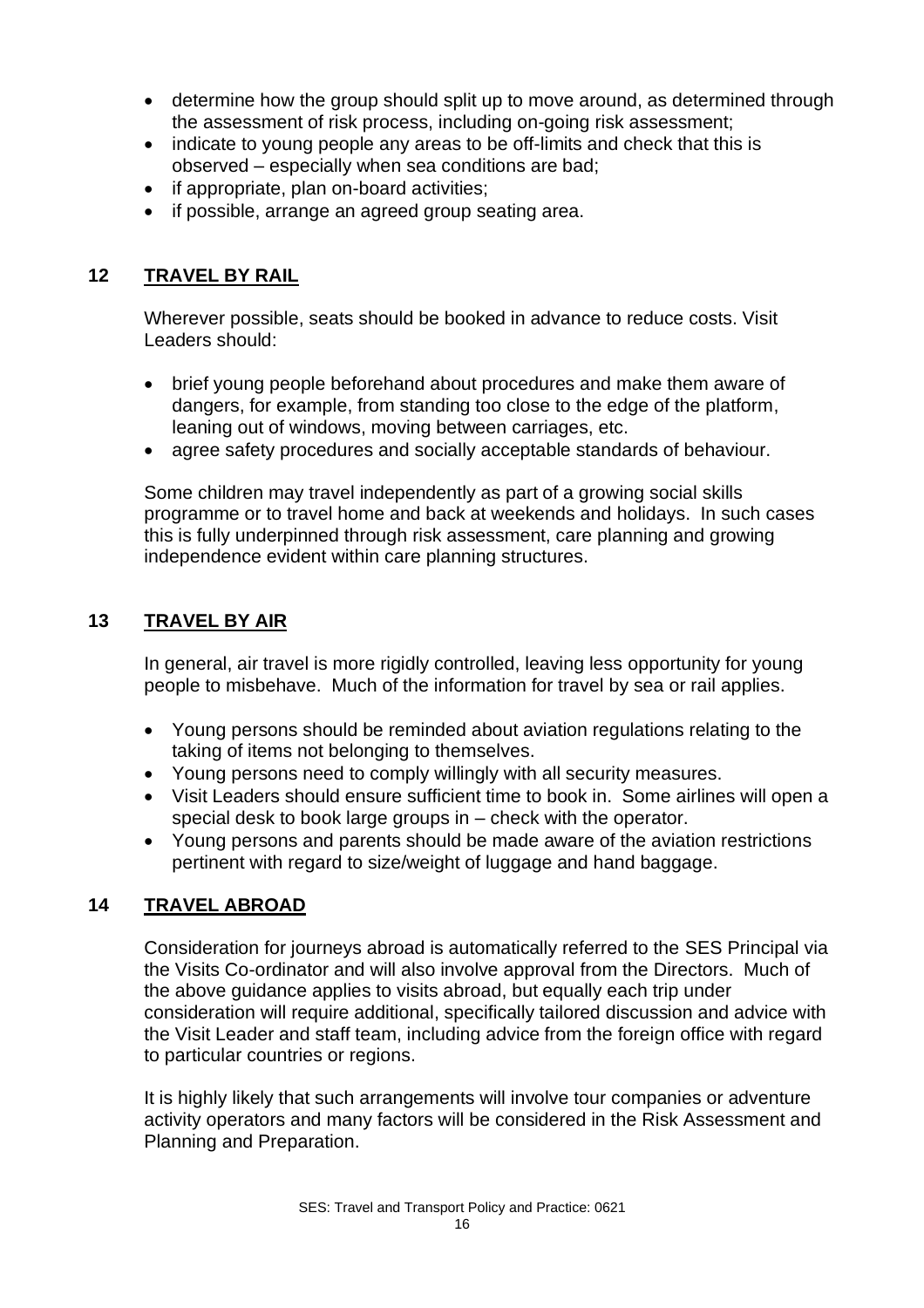#### **15 INSURANCE**

The Visits Co-ordinator and Visit Leader must ensure, well before the group departs, that adequate insurance arrangements are in place. SES has worldwide travel insurance and the Visits Co-ordinator will check that all aspects of the proposed journey are within the remit of the insurance cover. The Visits Coordinator can only check against the details and plans forwarded for approval, therefore it is important that the visit leader keeps the Visits Co-ordinator fully informed of any changes to itinerary and/or travel arrangements and updates the field file accordingly.

A copy of the travel insurance policy is kept centrally in the SES office.

The Company's travel policy covers all authorised trips carried out anywhere in the world and for any authorised activity. The policy year normally runs from 1 April to 31 March. The policy covers all authorised members of the party, including staff, volunteer helpers and young persons.

Other members of the party, such as a relative of one of the adults who is on the trip but not acting in a supervisory role, are not insured under the travel policy. Such circumstances would be rare. However, these people should make their own insurance arrangements. The Company does not allow supervisory adults to take their own children on a visit or journey.

The Visit Leader should inform parents and placing authorities about the levels of insurance cover in place and the scope of what is included and excluded from the policies. It is recommended that a copy of the journey policy be given to the parents and placement authorities of each young person on the trip as early as possible in the booking process.

When third parties are used to organise parts of the trip, such as travel companies, coach hire businesses or activity providers, the group organiser should check each of the bodies have public liability insurance. A minimum of £5 million is recommended.

There are restrictions within the company's insurance in respect of staff that accumulate points on their license in relation to traffic offences. Currently staff with more than 7 points are required to cease driving pool cars, and their own cars under the occasional business user scheme, until the insurer makes a decision regarding continued cover for the individual concerned. To facilitate this, a copy of the driving license is sent to the insurers. Their response will depend on the nature of the offence but could, for example, lead to an increase in the excess charged. The staff member will therefore be liable for paying the additional excess charge should the company have to pay the excess following an accident.

Should a member of staff accumulate penalty points that cause them to be uninsurable for a period of time in respect of company business, then the matter will be considered under the companies disciplinary procedures.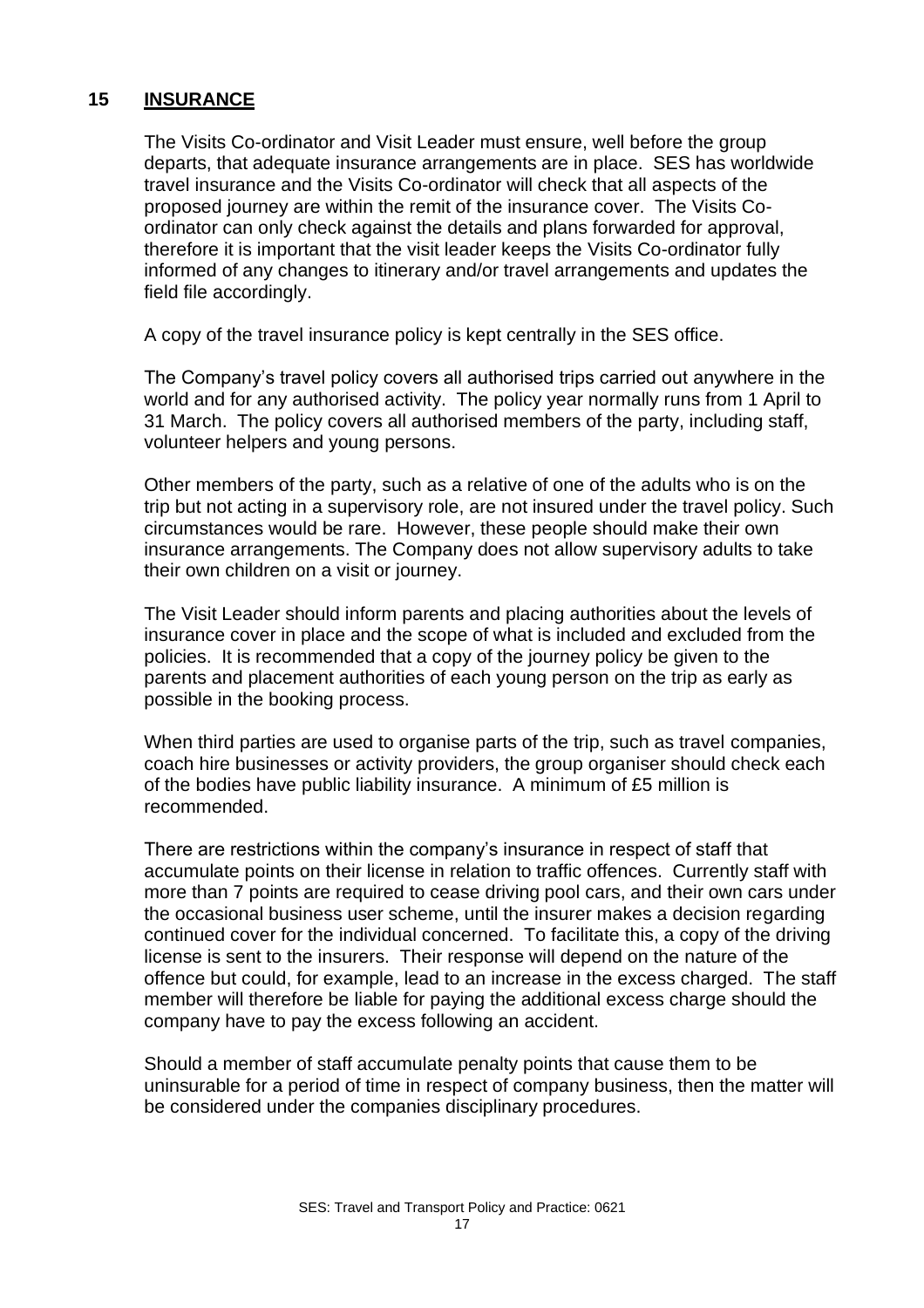# **16 APPENDICES**

Appendix A: Ten Simple Rules To Help You After An Accident

Appendix B: Vehicle Accident Sheet

Appendix C: Weekly Car Checks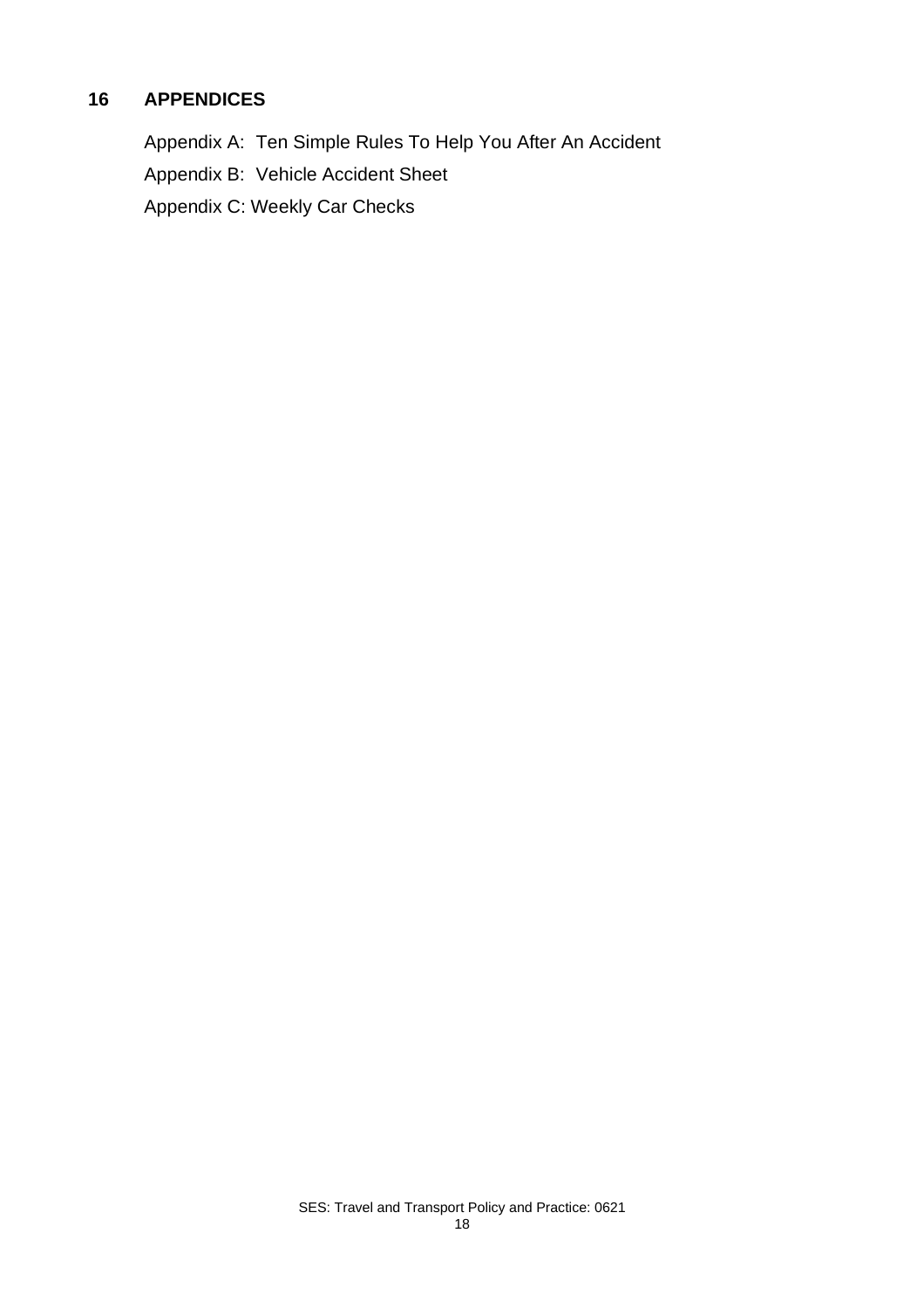# **TEN SIMPLE RULES TO HELP YOU AFTER AN ACCIDENT**

**In an accident most people freeze or panic.** 

**This guide gives you clear things to do to ensure you respond effectively.**

- **1 Switch off the engine.**
- **2 Don't let anyone at the scene smoke** *– there may be a fuel leak.*
- **3 Unless they are seriously injured, get all passengers to leave the car and go to a place of safety.**
- **4 If anyone is injured, call an ambulance and the police.**
- **5 Do not move a seriously injured person.** *Loosen any tight clothing and cover the person with a coat or rug.*
- **6 Do not move vehicles (unless there is a danger to traffic) until police arrive.** *If the police are not attending, do not move vehicles until an independent person has noted their positions.*
- **7 Take steps top warn other traffic of an obstruction** use hazard warning *lights or warning triangle. At night, ensure that no one stands near the car – it is dangerous and they could cover up the lights.*
- **8 Record the important information in the accident record sheet** *(see below)*
- **9 Do not apologise or admit to any fault.** *Who is to blame will be decided later.*
- **10 Call the duty DCM** *to inform them and get advice.*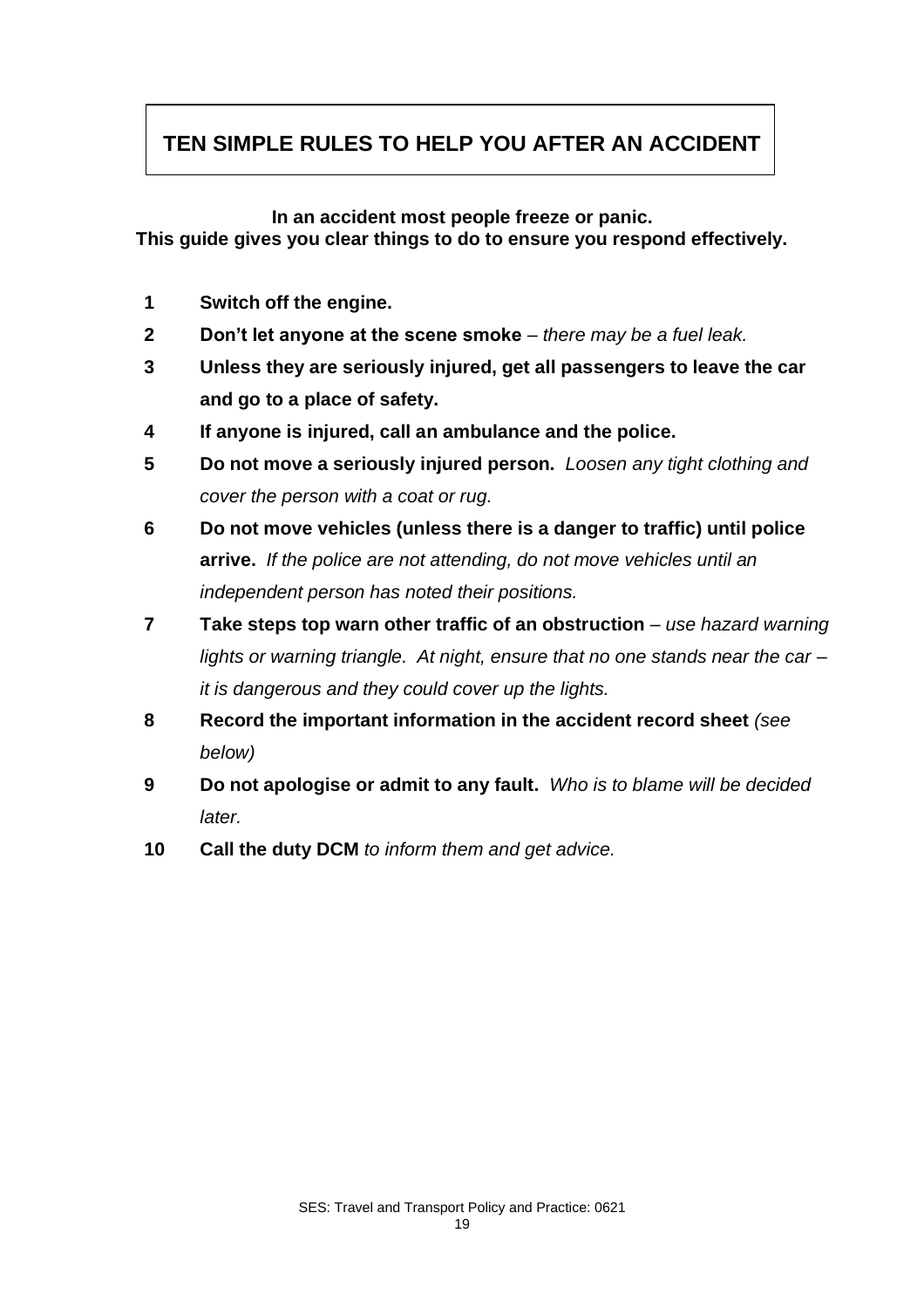# **Specialist Education Services: Vehicle Accident Record Sheet**

| Did anyone see the accident?<br>Ask for bystanders details, particularly anyone who was not involved in the accident. |
|-----------------------------------------------------------------------------------------------------------------------|
|                                                                                                                       |
|                                                                                                                       |
|                                                                                                                       |

# **Were there other vehicles involved?**

Record registration numbers first (owners can be traced if they leave without giving information)

| Was anyone injured?<br>Try to get their details if possible. |                                                            |
|--------------------------------------------------------------|------------------------------------------------------------|
|                                                              |                                                            |
|                                                              |                                                            |
|                                                              |                                                            |
|                                                              |                                                            |
|                                                              |                                                            |
|                                                              | Where seated? What injuries?  Where seated? What injuries? |
|                                                              |                                                            |
|                                                              |                                                            |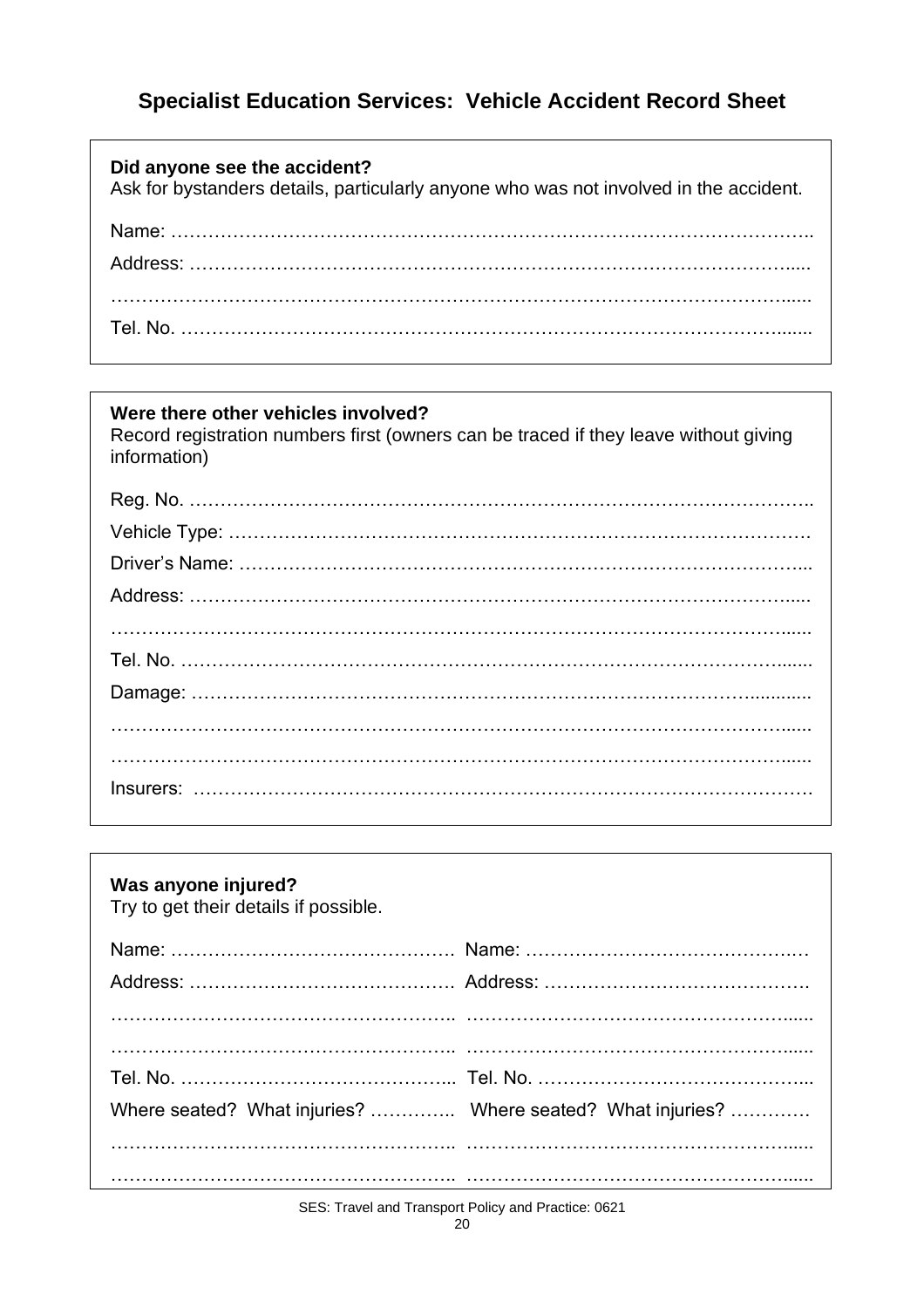| Was there any property damage?<br>Include street lights, bollards, trees, fences, etc. |
|----------------------------------------------------------------------------------------|
|                                                                                        |
|                                                                                        |
|                                                                                        |
|                                                                                        |
|                                                                                        |

# **What happened?**

Make brief notes. Include street and place names.

………………………………………………………………………………………………...... ………………………………………………………………………………………………......  $\mathcal{L}^{(n)}$ ………………………………………………………………………………………………...... ………………………………………………………………………………………………...... ………………………………………………………………………………………………...... ………………………………………………………………………………………………......

# **What did the accident scene look like?**

Draw a rough map of the scene showing the relative placement of vehicles on the road, and clearly showing where vehicles came from and ended up. Show any lane markings.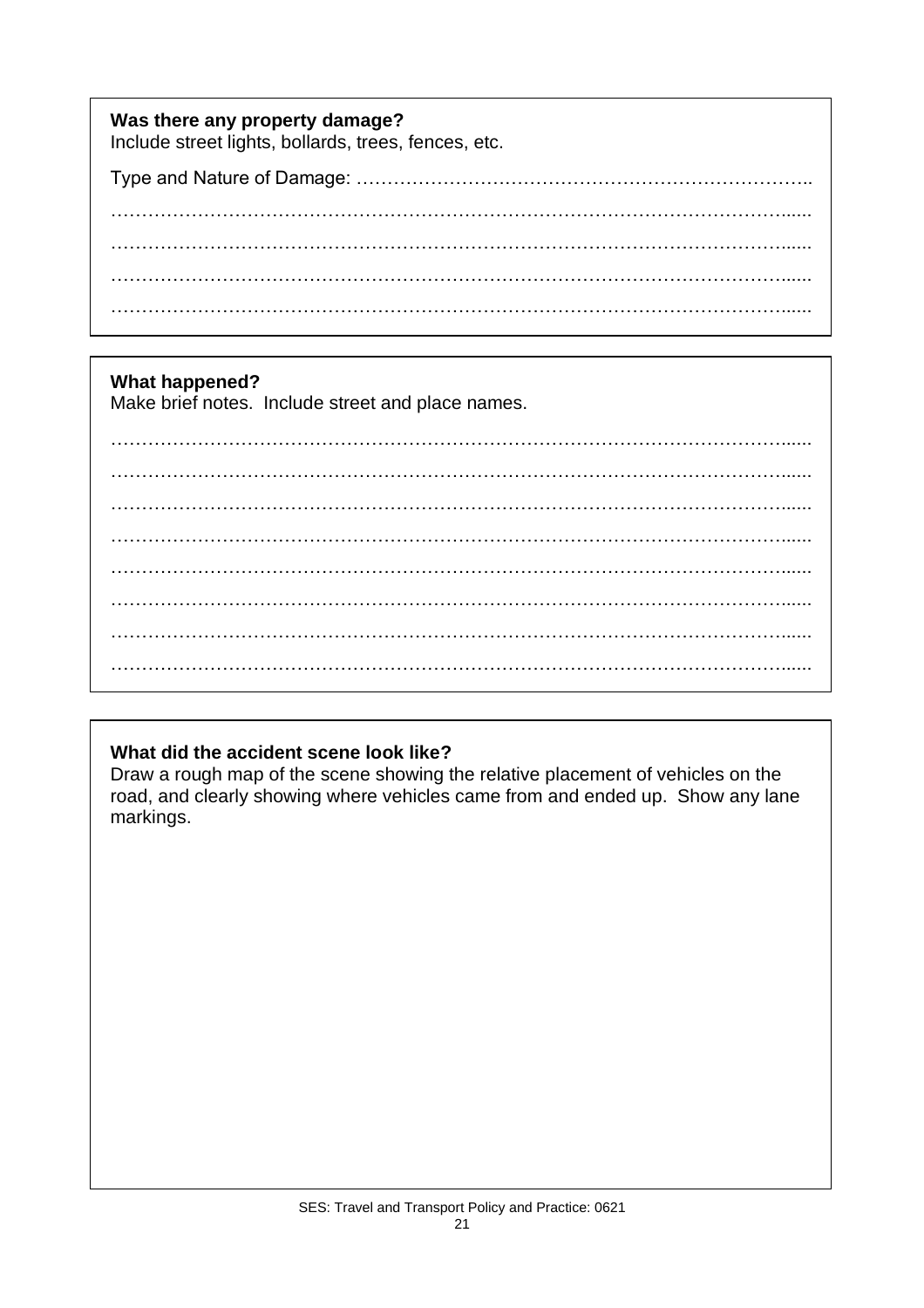| Where and when was the accident?            |  |  |  |  |
|---------------------------------------------|--|--|--|--|
|                                             |  |  |  |  |
|                                             |  |  |  |  |
|                                             |  |  |  |  |
|                                             |  |  |  |  |
|                                             |  |  |  |  |
|                                             |  |  |  |  |
|                                             |  |  |  |  |
|                                             |  |  |  |  |
|                                             |  |  |  |  |
| None  On  Off  Good  Poor<br>Street lights: |  |  |  |  |
|                                             |  |  |  |  |
| Yes  No<br>Did police attend?               |  |  |  |  |
| Was the accident reported? Yes  No          |  |  |  |  |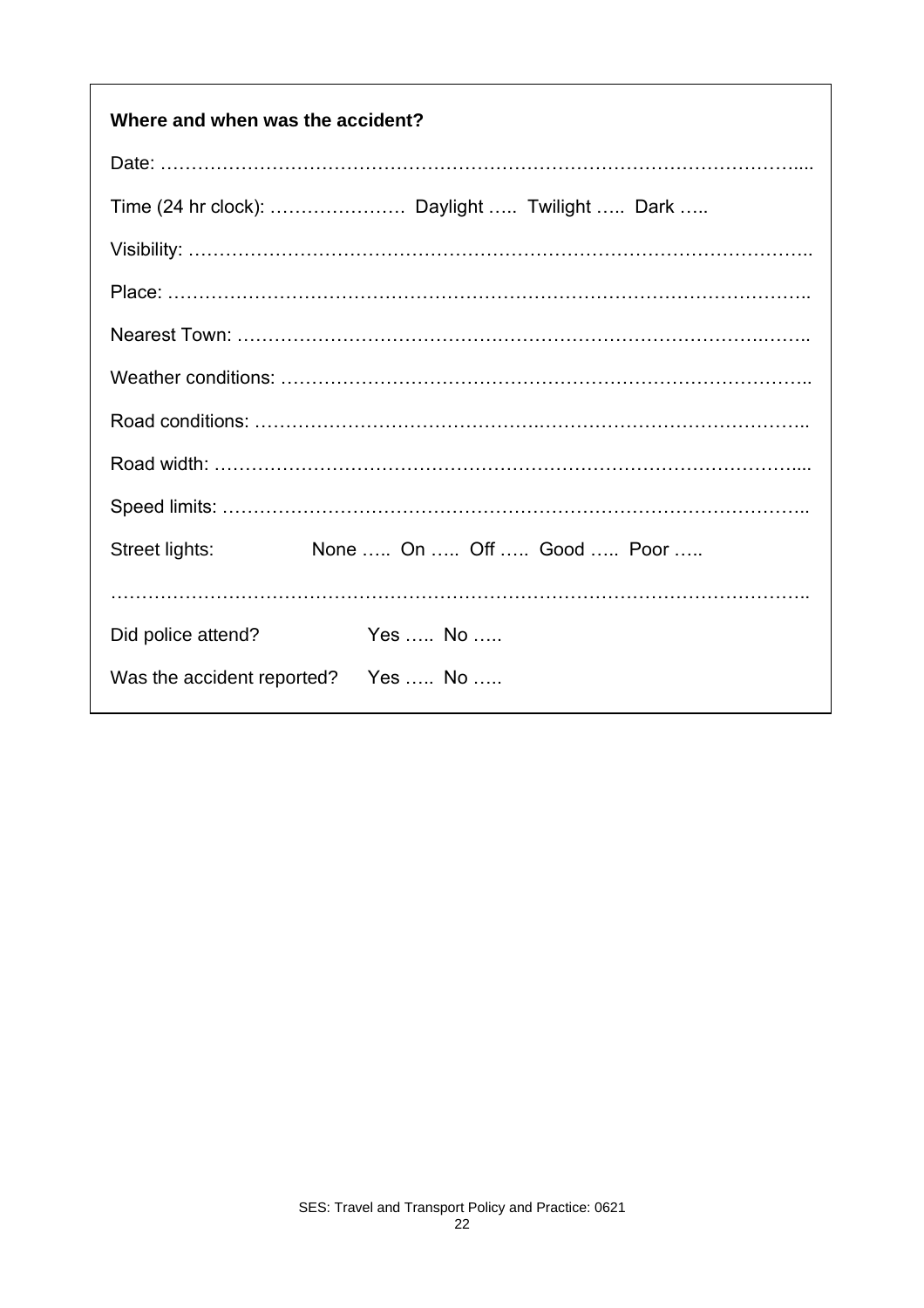Specialist Education Services

# **WEEKLY CAR CHECKS**

| <b>Registration</b> | <b>Week</b>        |  |
|---------------------|--------------------|--|
| Number:             | <b>Commencing:</b> |  |

|                                                | <b>Comments</b> | <b>Actions</b> |
|------------------------------------------------|-----------------|----------------|
| <b>Fluid levels:</b>                           |                 |                |
| Oil                                            |                 |                |
| Water/anti freeze                              |                 |                |
| <b>Washer bottles</b>                          |                 |                |
| <b>Power steering</b>                          |                 |                |
| <b>Brake</b>                                   |                 |                |
| <b>Clutch</b>                                  |                 |                |
| <b>Tyre pressures</b>                          |                 |                |
| Tyre condition &<br><b>Tread Depth</b>         |                 |                |
| Windscreen                                     |                 |                |
| <b>Engine oil leaks</b>                        |                 |                |
| Fan & air con                                  |                 |                |
| <b>Wipers working &amp;</b><br>blade condition |                 |                |
| Lights:                                        |                 |                |
| Low/high beam                                  |                 |                |
| Fog                                            |                 |                |
| <b>Indicators</b>                              |                 |                |
| <b>Brake</b>                                   |                 |                |
| <b>Hazard</b>                                  |                 |                |
| Horn                                           |                 |                |
| 1 <sup>st</sup> aid kit present                |                 |                |
| <b>Fuel</b>                                    |                 |                |
| <b>Bodywork</b>                                |                 |                |

| <b>Above Checks Completed</b> | Date: |  |
|-------------------------------|-------|--|
| . Bv                          |       |  |
|                               |       |  |